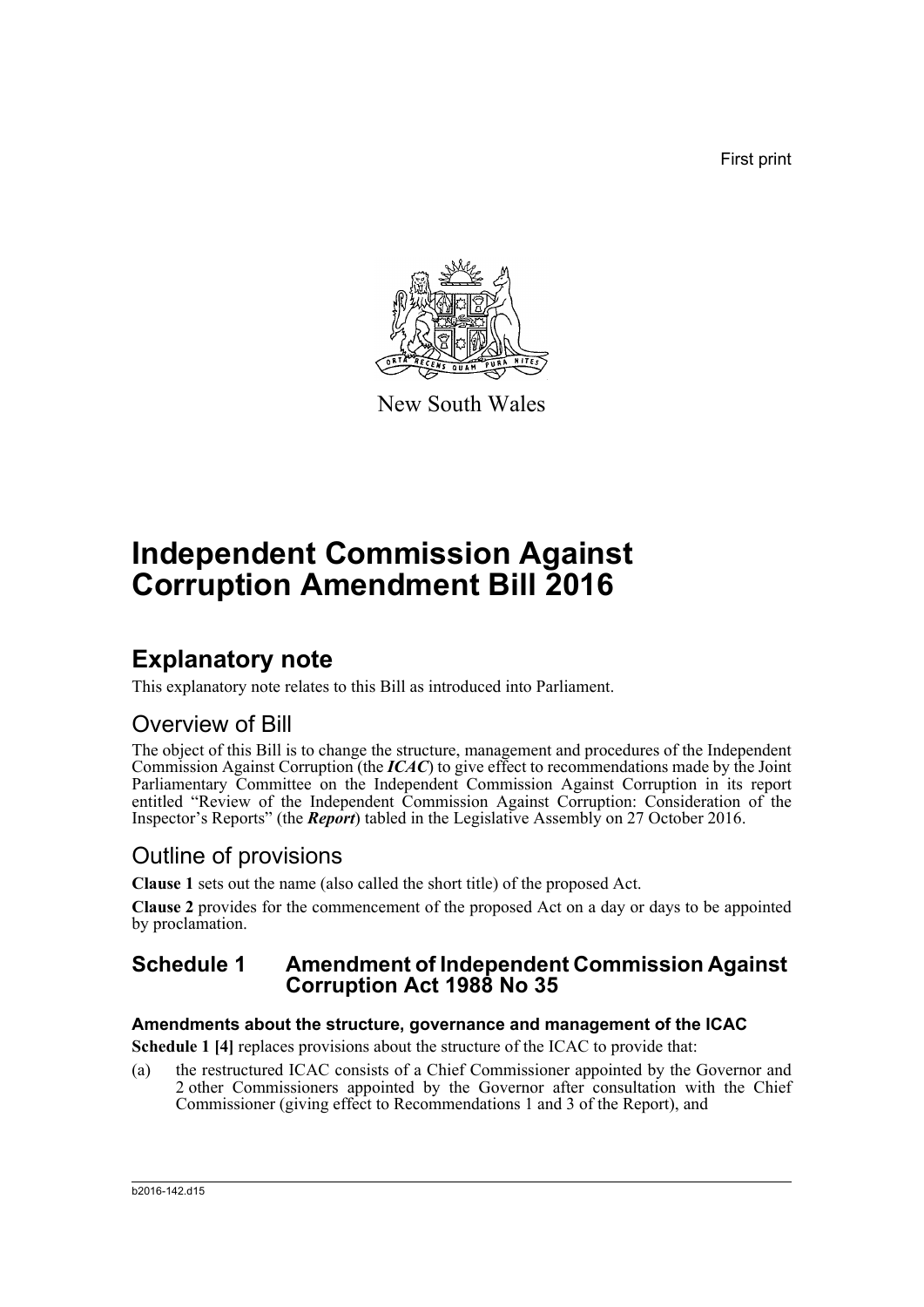- (b) generally, the functions of the ICAC are exercisable by any Commissioner, but the exercise of the ICAC's power to conduct a public inquiry must be authorised by the Chief Commissioner and at least 1 other Commissioner (giving effect in part to Recommendation 2 of the Report), and
- (c) the Governor continues to have the power to appoint Assistant Commissioners to assist the Commissioners in their work (giving effect to Recommendation 8 of the Report), and
- (d) a Chief Executive Officer will have responsibility for the day to day management of the ICAC (giving effect to Recommendation 11 of the Report).

**Schedule 1 [19]** inserts provisions about Commissioners and Assistant Commissioners, including that:

- (a) a person will be qualified for appointment as Chief Commissioner, another Commissioner or Assistant Commissioner, or to act in that office, only if the person is qualified to be appointed as, or has formerly been, a judge of a superior court (giving effect to Recommendation 10 of the Report), and
- (b) the Chief Commissioner will be appointed on a full-time basis for a term of up to 5 years, the other Commissioners will be appointed on a part-time basis for a term of up to 5 years and Assistant Commissioners will be appointed either on a full-time or part-time basis for a term of up to 5 years instead of 9 years (giving effect in part to Recommendations 4–6 of the Report), and
- (c) the remuneration of the Chief Commissioner and other Commissioners will be determined by the Governor and any advice obtained from the Statutory and Other Offices Remuneration Tribunal (giving effect to Recommendation 7 of the Report), and
- (d) the existing power of the Joint Parliamentary Committee to veto proposed appointments of the Commissioner will apply to proposed appointments of the Chief Commissioner and other Commissioners (giving effect to Recommendation 9 of the Report).

Schedule 1 [1] updates definitions to reflect the other changes made in the proposed Act and inserts definitions of new terms used in other proposed amendments.

**Schedule 1 [2] and [13]** provide for certain functions previously conferred on the single Commissioner to be functions of the Chief Commissioner (eg the employment of staff).

**Schedule 1 [3], [9], [14] and [16]** provide for most other functions previously conferred on the single Commissioner to be functions of any of the Commissioners.

**Schedule 1 [5]** removes the power of Assistant Commissioners to determine that a public inquiry be conducted.

**Schedule 1 [7]** provides for certain functions previously conferred on the Commissioner to instead be functions of the ICAC (and exercisable by any Commissioner).

**Schedule 1 [11]** omits a redundant provision.

**Schedule 1 [12] and [15]** provide for the appointment of the Chief Executive Officer by the Chief Commissioner (after consulting with the other Commissioners) for a maximum of 7 years. Other staff of the Commission are also to be appointed by the Chief Commissioner.

**Schedule 1 [17]** gives the Chief Commissioner the power to delegate any function of the ICAC to an Assistant Commissioner or an officer of the ICAC and gives any Commissioner the power to delegate any of his or her functions to an Assistant Commissioner or an officer of the ICAC. The function of authorising public inquiries and of issuing guidelines on procedural fairness cannot be delegated.

**Schedule 1 [20]** inserts savings and transitional provisions into the Act.

#### **Amendments relating to procedural fairness during public inquiries and before the publication of adverse findings**

Schedule 1 [6] requires the ICAC to issue guidelines to ICAC staff, and counsel assisting the ICAC, to ensure procedural fairness during public inquiries. Those guidelines: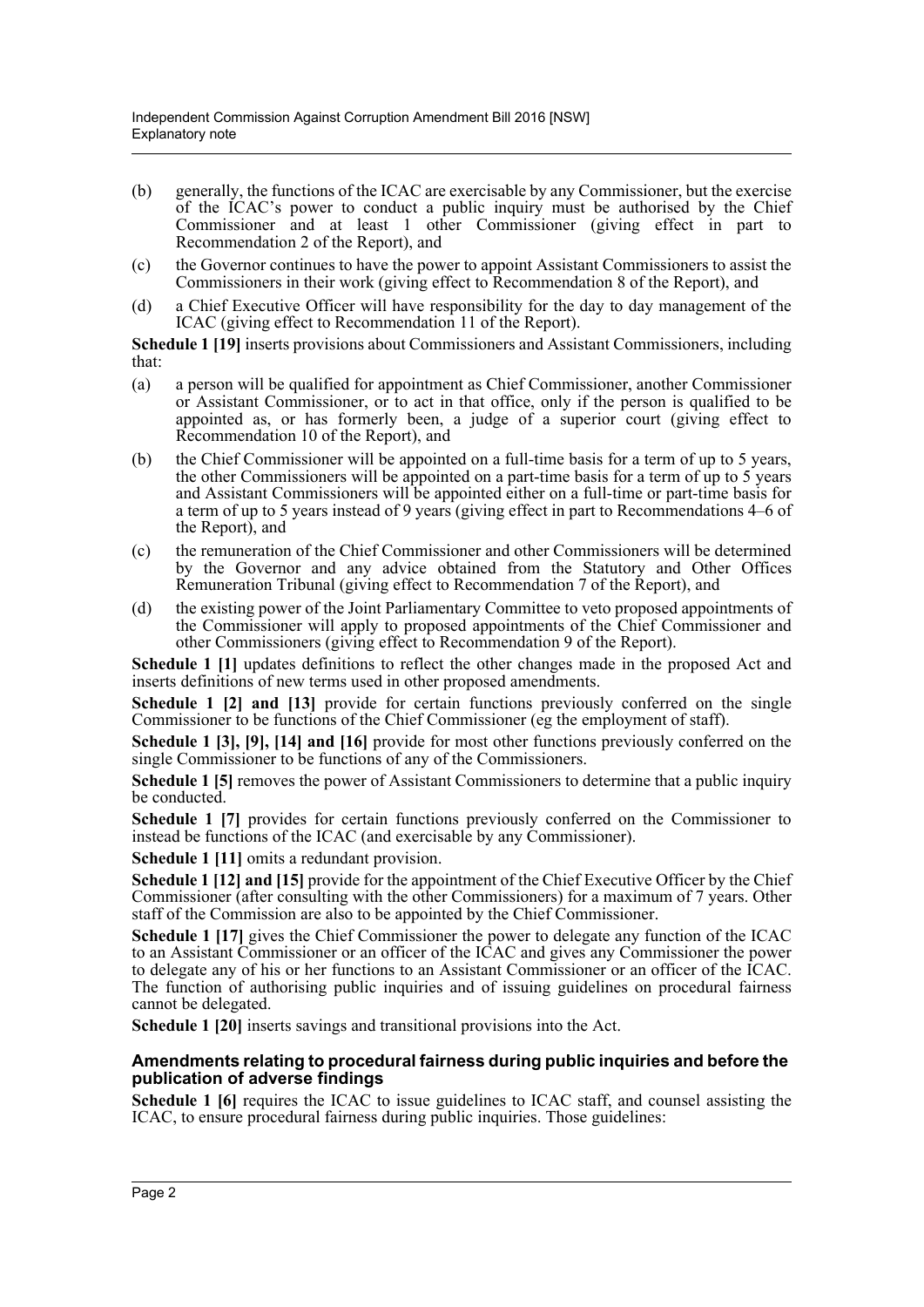- (a) are required to be tabled in both Houses of Parliament and published on ICAC's website, and
- (b) are to deal with the investigation of evidence that might exculpate affected persons, the disclosure of exculpatory or other relevant evidence to affected persons, the opportunity to cross-examine witnesses as to their credibility, providing affected persons and other witnesses with access to relevant documents and time to prepare before giving evidence and any other matter the ICAC considers necessary to ensure procedural fairness (giving effect to Recommendations 15–19 of the Report).

#### **Schedule 1 [10]** inserts a provision that:

- (a) requires the ICAC and the ICAC Inspector to give a person an opportunity to respond before including an adverse finding or adverse opinion about the person in a report and to include in the report a summary of the substance of any response that the person requests to be included (giving effect to Recommendations 14 and 20 of the Report), and
- (b) prevents any summary of such a response that is published in a report from including information that would identify a person who is not the subject of any adverse finding or adverse opinion, except in limited circumstances (giving effect to Recommendation 21 of the Report).

#### **Amendment permitting ICAC to exercise investigative powers after referring matter to DPP or Electoral Commission**

**Schedule 1 [8]** provides the ICAC with power to gather and assemble evidence after the completion of an investigation that may be admissible in a criminal prosecution for possible offences the ICAC has referred to the Director of Public Prosecutions or the Electoral Commission (giving effect to Recommendation 24 of the Report). The ICAC may exercise those powers only if requested to do so by the Director of Public Prosecutions or the Electoral Commission. The powers will not extend to allowing the conduct of compulsory examinations.

#### **Amendment allowing disclosure of evidence despite non-publication order**

**Schedule 1 [18]** provides that a non-publication order made by the ICAC will not prevent:

- (a) the making of a complaint to the ICAC Inspector, or the disclosure of information, documents or other things to the Inspector (giving effect to Recommendation 35 of the Report), or
- (b) the disclosure of information, documents or other things by a member of staff of the ICAC to the Director of Public Prosecutions (giving effect to Recommendation 23 of the Report).

### **Schedule 2 Amendment of Independent Commission Against Corruption (Commissioner) Act 1994 No 61**

**Schedule 2 [1]** extends the operation of the Act (which provides for the automatic re-appointment of a Supreme Court Judge appointed as the Commissioner when their term of office as Commissioner ends) so that it applies to any of the 3 Commissioners of the restructured ICAC, including the Commissioner holding office before the restructure.

**Schedule 2 [2]–[4]** omit redundant references to earlier appointments.

**Schedule 2 [5]** updates a cross-reference.

**Schedule 2 [6]** provides that the Act applies to the Commissioner holding office before the restructure who ceases to be the Commissioner on the restructure unless subsequently re-appointed as a Commissioner.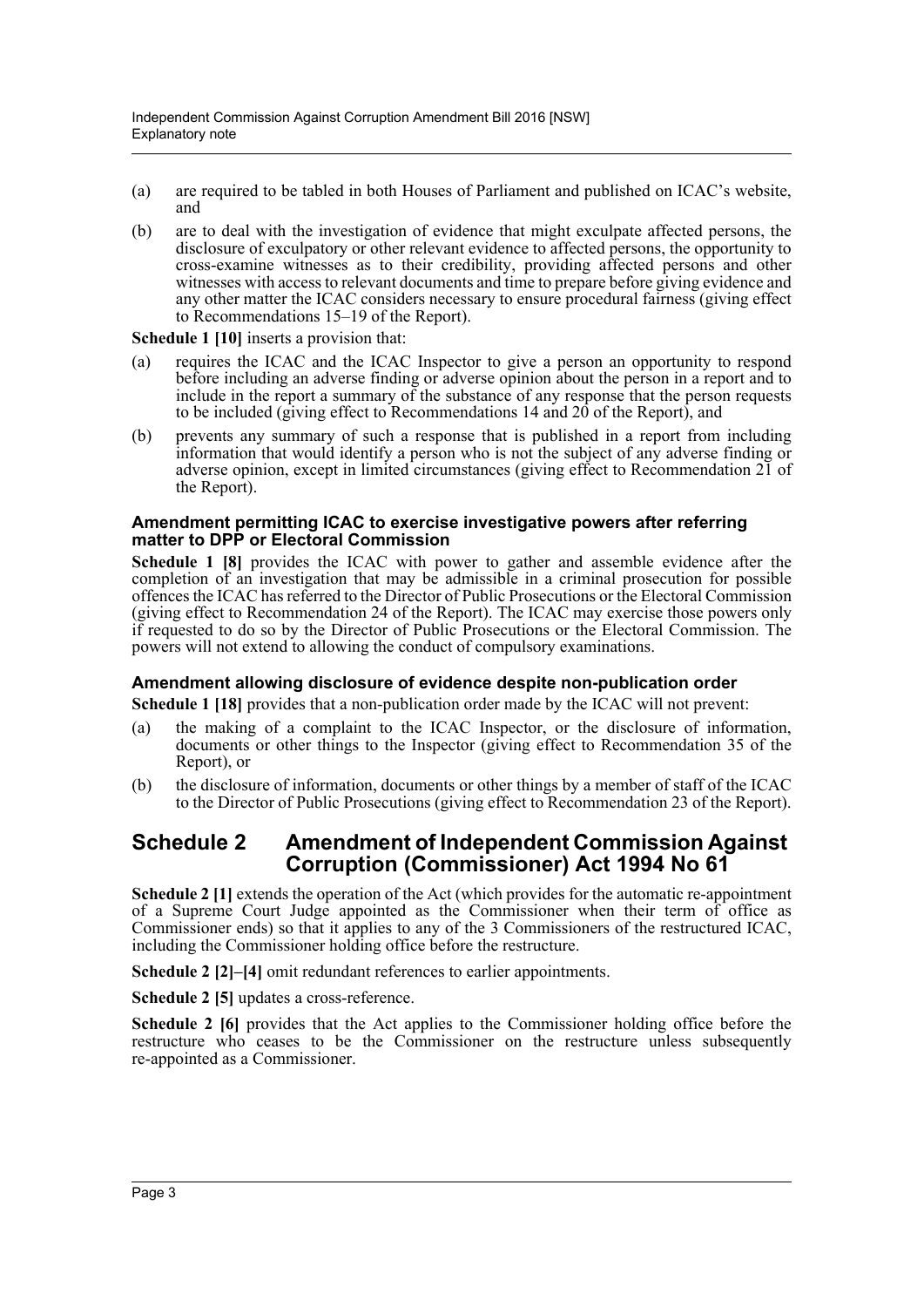## **Schedule 3 Consequential amendment of other Acts and instruments**

**Schedule 3** makes consequential amendments to other legislation:

- (a) to reflect that there will be more than one Commissioner in the re-constituted ICAC, one of whom is the Chief Commissioner, and
- (b) in the case of the amendment to the *Public Finance and Audit Act 1983*, to confer on the Chief Executive Officer of the ICAC the responsibility for verifying the accounts of the ICAC and other financial audit and reporting responsibilities.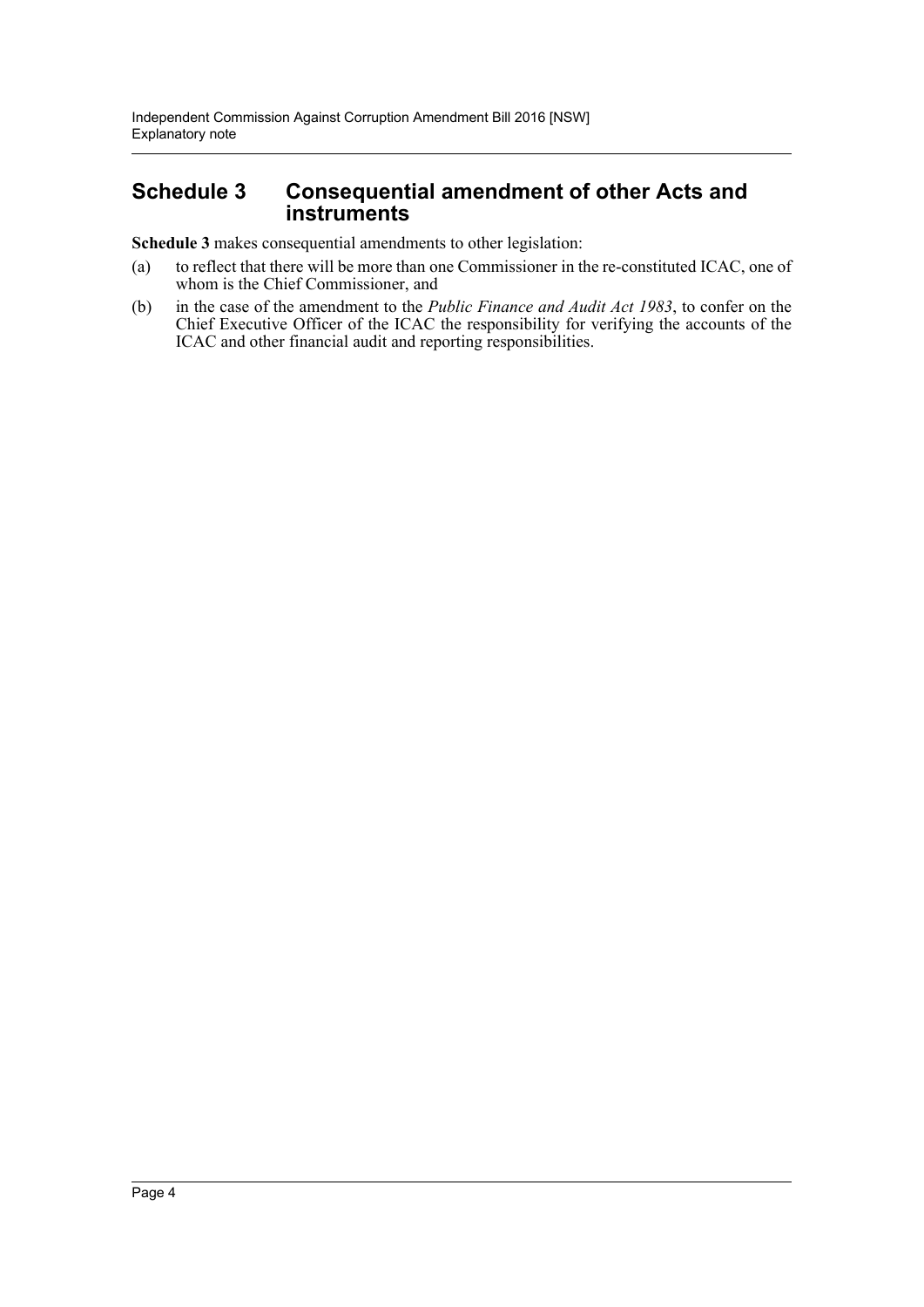First print



New South Wales

# **Independent Commission Against Corruption Amendment Bill 2016**

## **Contents**

|                   |   |                                                                                                | Page |
|-------------------|---|------------------------------------------------------------------------------------------------|------|
|                   |   | Name of Act                                                                                    |      |
|                   | 2 | Commencement                                                                                   | 2    |
| Schedule 1        |   | Amendment of Independent Commission Against Corruption Act<br>1988 No 35                       |      |
| <b>Schedule 2</b> |   | <b>Amendment of Independent Commission Against Corruption</b><br>(Commissioner) Act 1994 No 61 | 12   |
| Schedule 3        |   | <b>Consequential amendment of other Acts and instruments</b>                                   | 13   |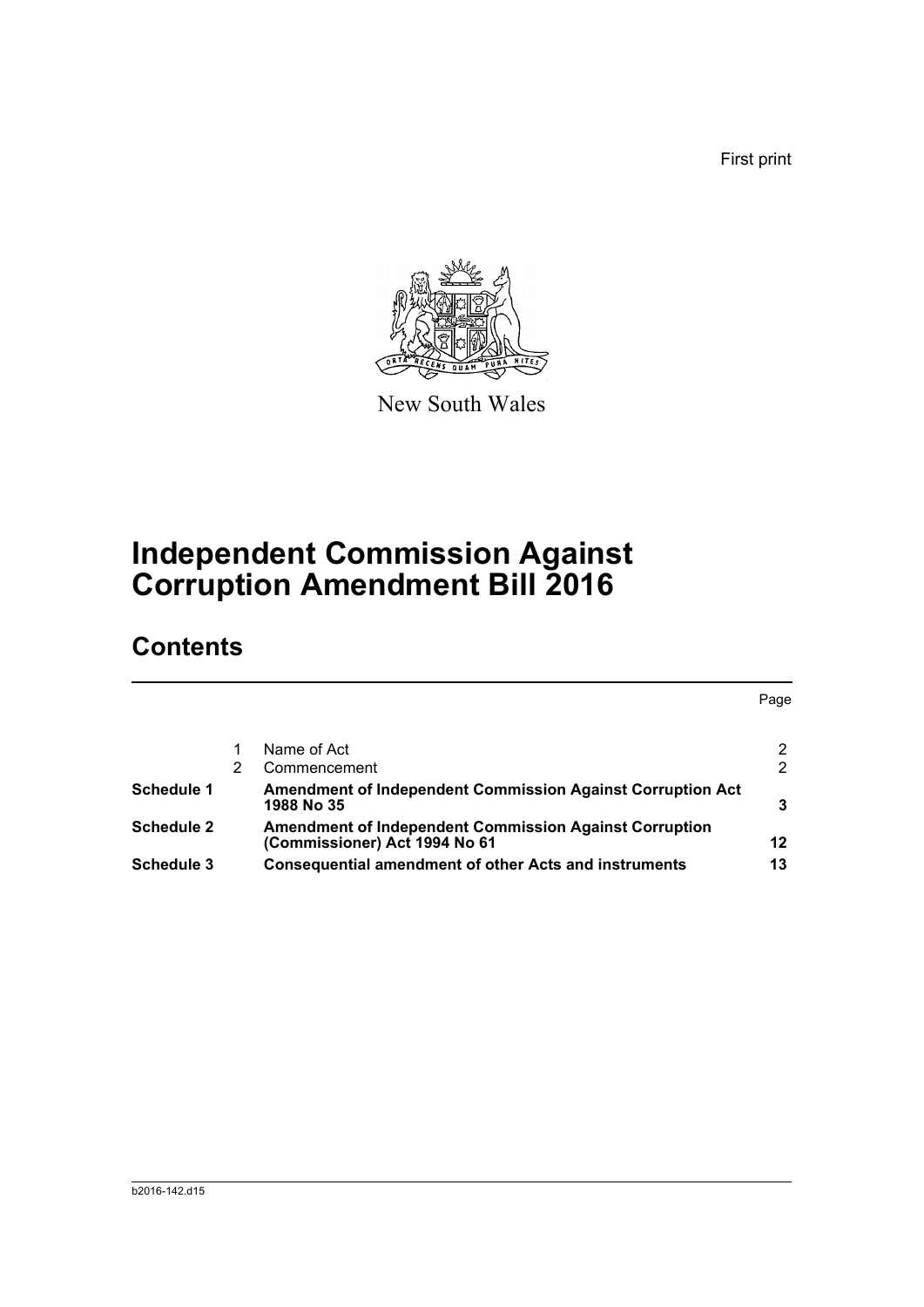

New South Wales

# **Independent Commission Against Corruption Amendment Bill 2016**

No , 2016

## **A Bill for**

An Act to amend the *Independent Commission Against Corruption Act 1988* with respect to the structure, management and procedure of the Independent Commission Against Corruption; and for other purposes.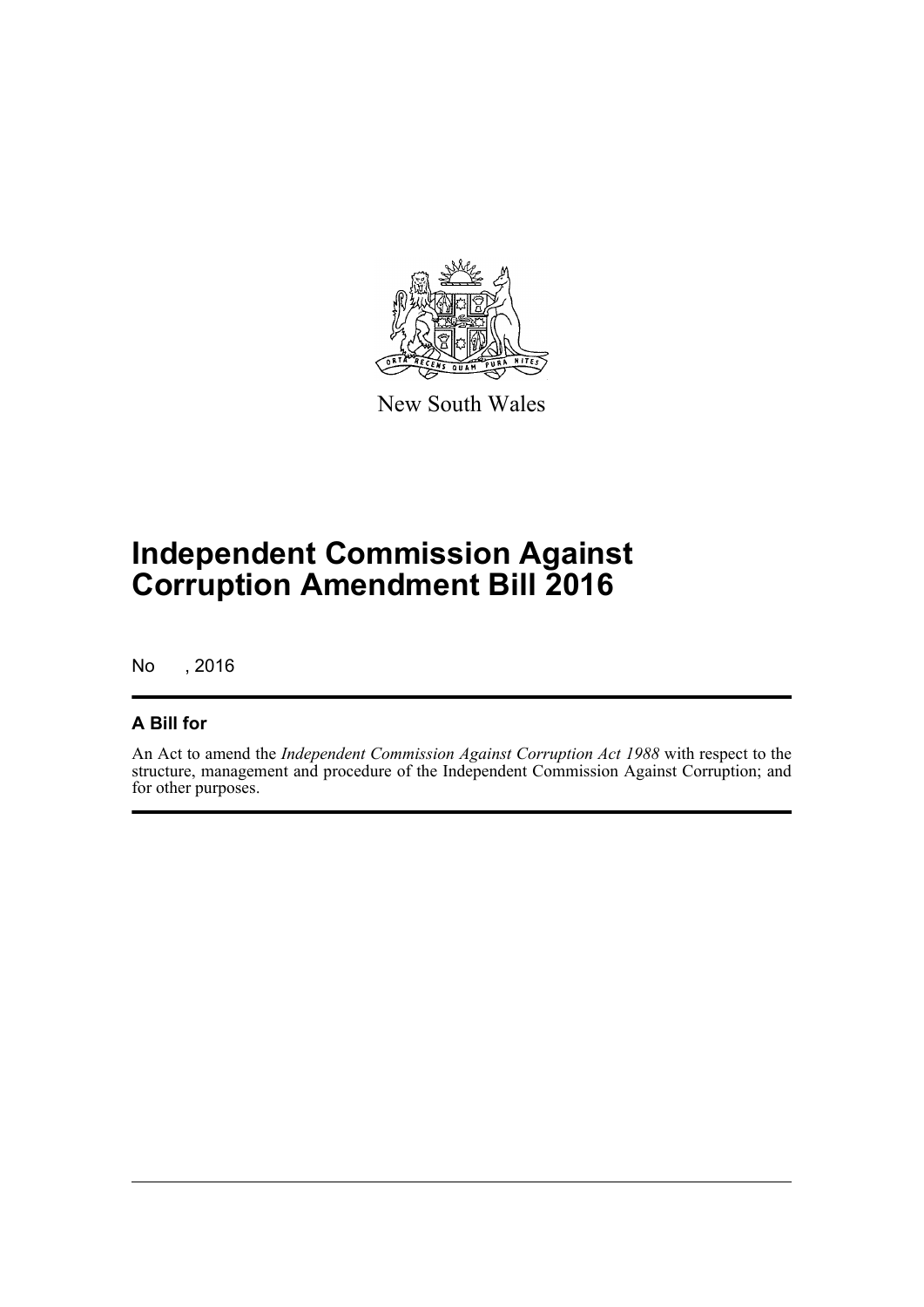<span id="page-6-1"></span><span id="page-6-0"></span>

| The Legislature of New South Wales enacts:                                            | 1              |
|---------------------------------------------------------------------------------------|----------------|
| Name of Act                                                                           | $\mathcal{P}$  |
| This Act is the <i>Independent Commission Against Corruption Amendment Act 2016</i> . | 3              |
| <b>Commencement</b>                                                                   | $\overline{4}$ |
| This Act commences on a day or days to be appointed by proclamation.                  | 5              |
|                                                                                       |                |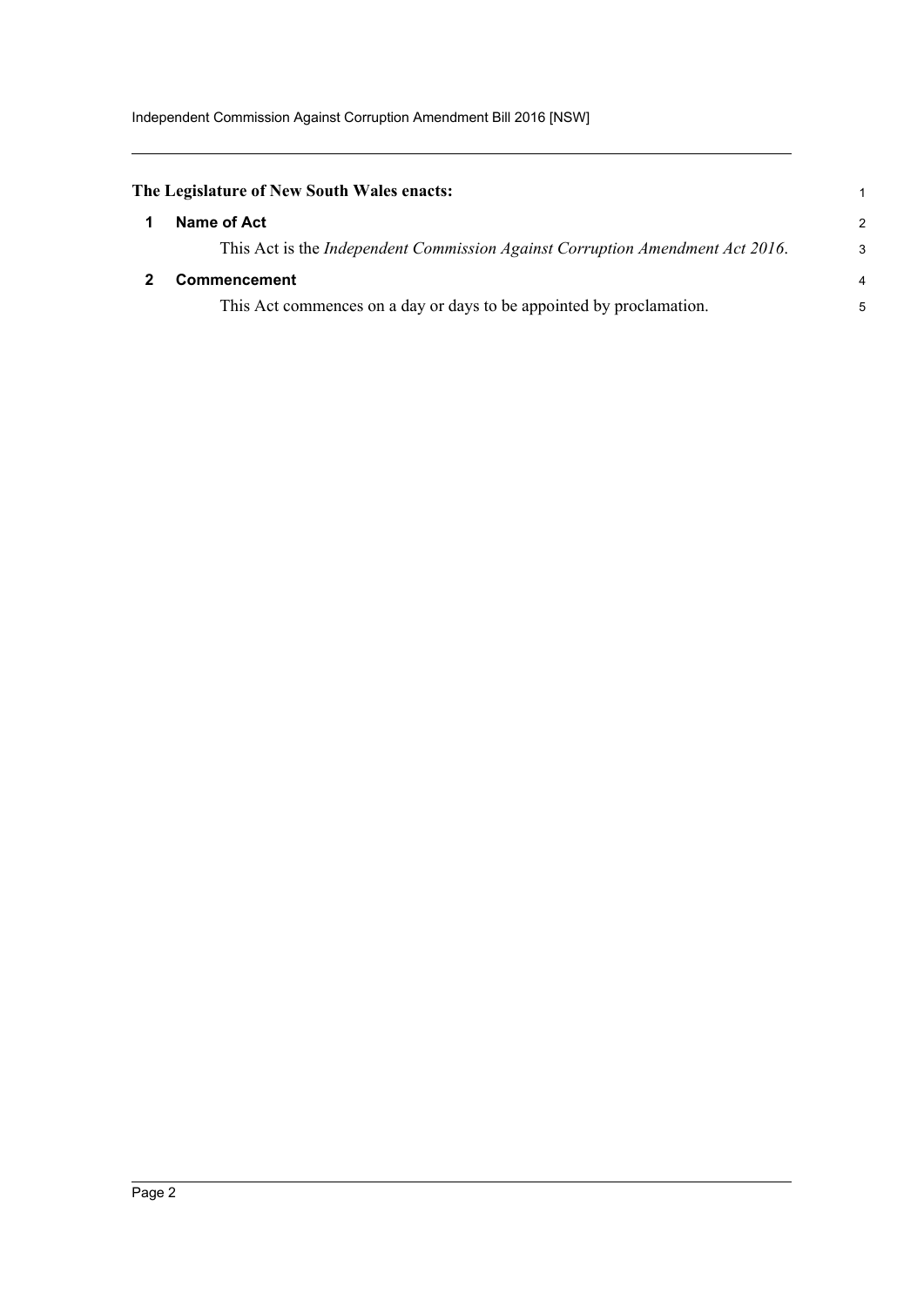<span id="page-7-0"></span>

|       | <b>Schedule 1</b>                                                   |     | <b>Amendment of Independent Commission Against</b><br><b>Corruption Act 1988 No 35</b>                                                                                                                                                                                                                                                                                                                                                                                                                                                                                                                                                                         | $\mathbf{1}$<br>$\overline{c}$         |  |
|-------|---------------------------------------------------------------------|-----|----------------------------------------------------------------------------------------------------------------------------------------------------------------------------------------------------------------------------------------------------------------------------------------------------------------------------------------------------------------------------------------------------------------------------------------------------------------------------------------------------------------------------------------------------------------------------------------------------------------------------------------------------------------|----------------------------------------|--|
| $[1]$ |                                                                     |     | <b>Section 3 Definitions</b>                                                                                                                                                                                                                                                                                                                                                                                                                                                                                                                                                                                                                                   | 3                                      |  |
|       |                                                                     |     | Omit the definitions of <i>Assistant Commissioner</i> and <i>Commissioner</i> from section 3 (1).                                                                                                                                                                                                                                                                                                                                                                                                                                                                                                                                                              | $\overline{\mathbf{4}}$                |  |
|       |                                                                     |     | Insert in alphabetical order:                                                                                                                                                                                                                                                                                                                                                                                                                                                                                                                                                                                                                                  | $\overline{5}$                         |  |
|       |                                                                     |     | <b>Assistant Commissioner</b> means an Assistant Commissioner of the<br>Commission appointed under section 6A.                                                                                                                                                                                                                                                                                                                                                                                                                                                                                                                                                 | 6<br>$\overline{7}$                    |  |
|       |                                                                     |     | <b>Chief Commissioner</b> means the Chief Commissioner of the Commission<br>appointed under section 5.                                                                                                                                                                                                                                                                                                                                                                                                                                                                                                                                                         | $\bf 8$<br>9                           |  |
|       |                                                                     |     | <b>Chief Executive Officer</b> means the Chief Executive Officer of the<br>Commission appointed under section 104.                                                                                                                                                                                                                                                                                                                                                                                                                                                                                                                                             | 10<br>11                               |  |
|       |                                                                     |     | <b>Commissioner</b> means the Chief Commissioner or other Commissioner of the<br>Commission appointed under section 5.                                                                                                                                                                                                                                                                                                                                                                                                                                                                                                                                         | 12<br>13                               |  |
| $[2]$ |                                                                     |     | Sections 3 (1) (definition of "member of staff of the Commission"), 31 (4) (where<br>secondly occurring), 41 (3), 101A, 106, 107 (6) and (7) and 117 (4)                                                                                                                                                                                                                                                                                                                                                                                                                                                                                                       | 14<br>15                               |  |
|       | occurring.                                                          |     | Omit "the Commissioner", "The Commissioner" and "the Commissioner's" wherever                                                                                                                                                                                                                                                                                                                                                                                                                                                                                                                                                                                  | 16<br>17                               |  |
|       |                                                                     |     | Insert instead "the Chief Commissioner", "The Chief Commissioner" and "the Chief<br>Commissioner's", respectively.                                                                                                                                                                                                                                                                                                                                                                                                                                                                                                                                             | 18<br>19                               |  |
| [3]   |                                                                     |     | Sections 3 (1) (definition of "officer of the Commission"), 21 (2), 22 (1) (a), 23, 25 (2)<br>(where firstly occurring), 30 (2), 31 (4) (where firstly occurring), 31A, 34 (2), 35 (1),<br>35 (4A) (where firstly occurring), 35 (6) (where firstly occurring), 36 (1), 36 (2) (where<br>firstly occurring), 36 (3), 36 (6), 36A, 36B, 37 (3), 37 (5) (a), 39 (1) (where firstly<br>occurring), 40 (2) (where firstly occurring), 40 (3), 40 (4), 48 (2), 76 (2) (f), 98, 99<br>(except where secondly occurring in section 99 (2)), 100 (1), 100 (4), 100 (7), 100A,<br>100B, 107 (4) (c)-(e), 107 (5) (e) and (f), 109, 111 (4), 111C and 113 and Schedule 3 | 20<br>21<br>22<br>23<br>24<br>25<br>26 |  |
|       |                                                                     |     | Omit "the Commissioner" and "The Commissioner" wherever occurring.                                                                                                                                                                                                                                                                                                                                                                                                                                                                                                                                                                                             | 27                                     |  |
|       | Insert instead "a Commissioner" and "A Commissioner", respectively. |     |                                                                                                                                                                                                                                                                                                                                                                                                                                                                                                                                                                                                                                                                |                                        |  |
| [4]   | Part 2                                                              |     |                                                                                                                                                                                                                                                                                                                                                                                                                                                                                                                                                                                                                                                                |                                        |  |
|       | Omit the Part. Insert instead:<br>30                                |     |                                                                                                                                                                                                                                                                                                                                                                                                                                                                                                                                                                                                                                                                |                                        |  |
|       | Part 2                                                              |     | <b>Constitution and management of Commission</b>                                                                                                                                                                                                                                                                                                                                                                                                                                                                                                                                                                                                               | 31                                     |  |
|       | 4                                                                   |     | <b>Constitution of Commission</b>                                                                                                                                                                                                                                                                                                                                                                                                                                                                                                                                                                                                                              | 32                                     |  |
|       |                                                                     | (1) | There is constituted by this Act a corporation with the corporate name of the<br>Independent Commission Against Corruption.                                                                                                                                                                                                                                                                                                                                                                                                                                                                                                                                    | 33<br>34                               |  |
|       |                                                                     | (2) | The Commission has the functions conferred or imposed on it by or under this<br>or any other Act.                                                                                                                                                                                                                                                                                                                                                                                                                                                                                                                                                              | 35<br>36                               |  |
|       | 5                                                                   |     | <b>The Commissioners</b>                                                                                                                                                                                                                                                                                                                                                                                                                                                                                                                                                                                                                                       | 37                                     |  |
|       |                                                                     | (1) | The Commission consists of a Chief Commissioner and 2 other<br>Commissioners appointed by the Governor.                                                                                                                                                                                                                                                                                                                                                                                                                                                                                                                                                        | 38<br>39                               |  |
|       |                                                                     | (2) | The Chief Commissioner is required to be consulted on the persons to be<br>appointed as the 2 other Commissioners.                                                                                                                                                                                                                                                                                                                                                                                                                                                                                                                                             | 40<br>41                               |  |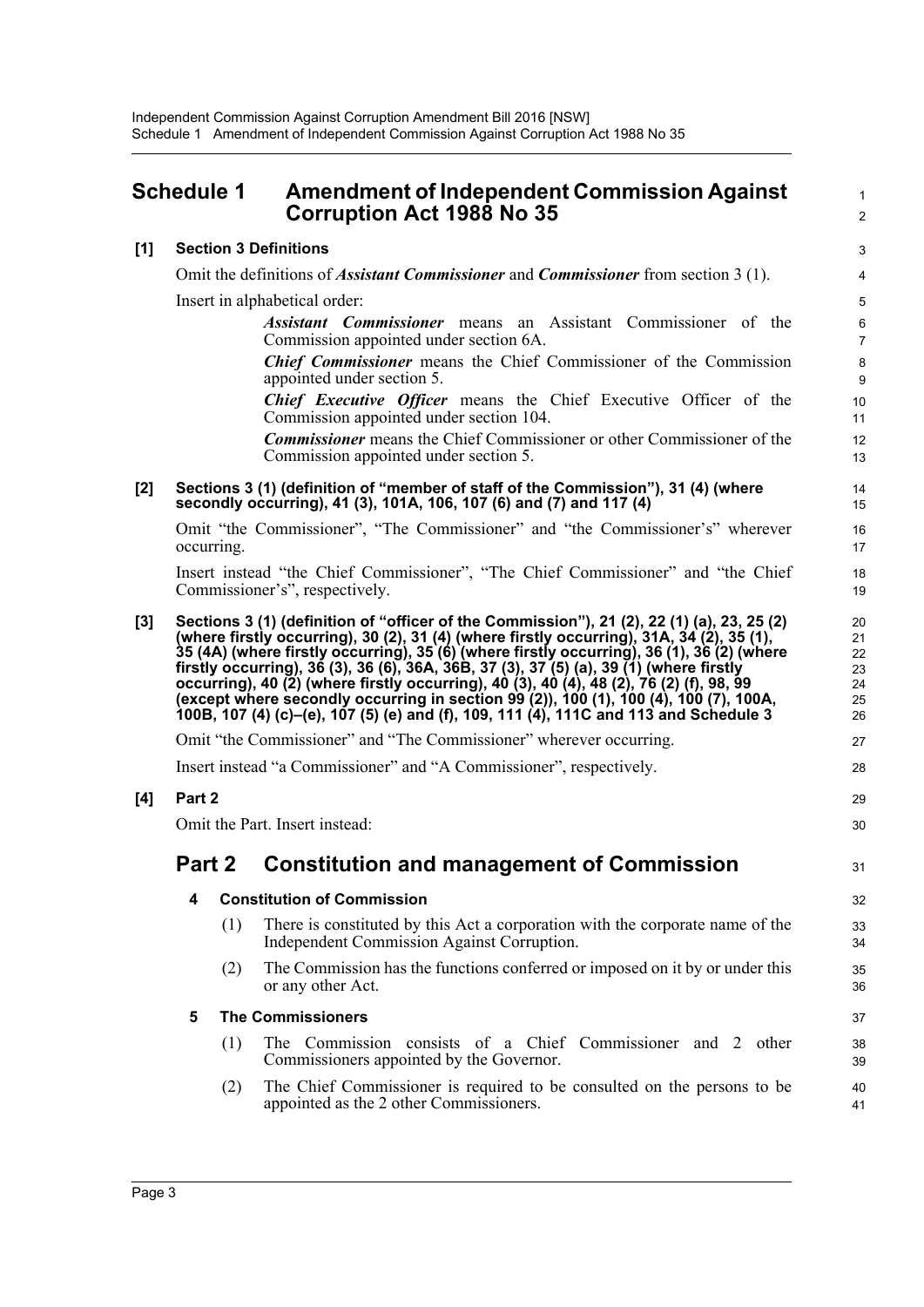|     |    | (3) | A Commissioner has and may exercise the functions conferred or imposed on<br>a Commissioner by or under this or any other Act.                                                                                                                                                                                                                                                                            | 1<br>$\overline{2}$                 |
|-----|----|-----|-----------------------------------------------------------------------------------------------------------------------------------------------------------------------------------------------------------------------------------------------------------------------------------------------------------------------------------------------------------------------------------------------------------|-------------------------------------|
|     |    | (4) | Schedule 1 contains provisions relating to the Commissioners.                                                                                                                                                                                                                                                                                                                                             | 3                                   |
|     | 6  |     | <b>Exercise of Commission's functions</b>                                                                                                                                                                                                                                                                                                                                                                 | 4                                   |
|     |    | (1) | Except as otherwise provided by this section, the functions of the Commission<br>are exercisable by a Commissioner, and any act, matter or thing done in the<br>name of, or on behalf of, the Commission by a Commissioner is taken to have<br>been done by the Commission.                                                                                                                               | 5<br>$\,6\,$<br>$\overline{7}$<br>8 |
|     |    | (2) | A decision of the Commission to conduct a public inquiry under section 31<br>must be authorised by the Chief Commissioner and at least one other<br>Commissioner.                                                                                                                                                                                                                                         | 9<br>10<br>11                       |
|     |    | (3) | Any such authorisation may be given in respect of a particular public inquiry<br>or in respect of any public inquiry for a particular investigation or matter.                                                                                                                                                                                                                                            | 12<br>13                            |
|     |    | (4) | An Assistant Commissioner may, at the request of a Commissioner, act for the<br>Commissioner for the purpose of giving any such authorisation if the<br>Commissioner considers that there may be a conflict of interest in the matter.                                                                                                                                                                    | 14<br>15<br>16                      |
|     |    | (5) | A decision of the Commission referred to in subsection $(2)$ is presumed to have<br>been duly authorised under that subsection unless the contrary is established.                                                                                                                                                                                                                                        | 17<br>18                            |
|     |    | (6) | Except as provided by subsection (2), the decision of the Chief Commissioner<br>prevails in the event of any inconsistency in the decisions of the<br>Commissioners.                                                                                                                                                                                                                                      | 19<br>20<br>21                      |
|     |    | (7) | A reference in this Act to a compulsory examination or public inquiry before<br>the Commission or anything done or omitted by, to or in relation to the<br>Commission includes a reference to a compulsory examination or public<br>inquiry before, or a thing done or omitted by, to or in relation to, a<br>Commissioner or another officer of the Commission having authority in the<br>circumstances. | 22<br>23<br>24<br>25<br>26<br>27    |
|     | 6A |     | <b>Assistant Commissioners</b>                                                                                                                                                                                                                                                                                                                                                                            | 28                                  |
|     |    | (1) | The Governor may, with the concurrence of the Chief Commissioner, appoint<br>one or more Assistant Commissioners of the Commission.                                                                                                                                                                                                                                                                       | 29<br>30                            |
|     |    | (2) | An Assistant Commissioner has and may exercise the functions conferred or<br>imposed on an Assistant Commissioner by or under this or any other Act.                                                                                                                                                                                                                                                      | 31<br>32                            |
|     |    | (3) | An Assistant Commissioner is to assist the Commission, as the Chief<br>Commissioner requires.                                                                                                                                                                                                                                                                                                             | 33<br>34                            |
|     |    | (4) | Schedule 1 contains provisions relating to the Assistant Commissioners.                                                                                                                                                                                                                                                                                                                                   | 35                                  |
|     | 6B |     | <b>Management of affairs of Commission</b>                                                                                                                                                                                                                                                                                                                                                                | 36                                  |
|     |    |     | The Chief Executive Officer is responsible for the day to day management of<br>the affairs of the Commission and for the implementation of the decisions of<br>the Commissioners and Assistant Commissioners.                                                                                                                                                                                             | 37<br>38<br>39                      |
| [5] |    |     | <b>Section 31 Public inquiries</b>                                                                                                                                                                                                                                                                                                                                                                        | 40                                  |
|     |    |     | Omit section 31 (3).                                                                                                                                                                                                                                                                                                                                                                                      | 41                                  |
|     |    |     |                                                                                                                                                                                                                                                                                                                                                                                                           |                                     |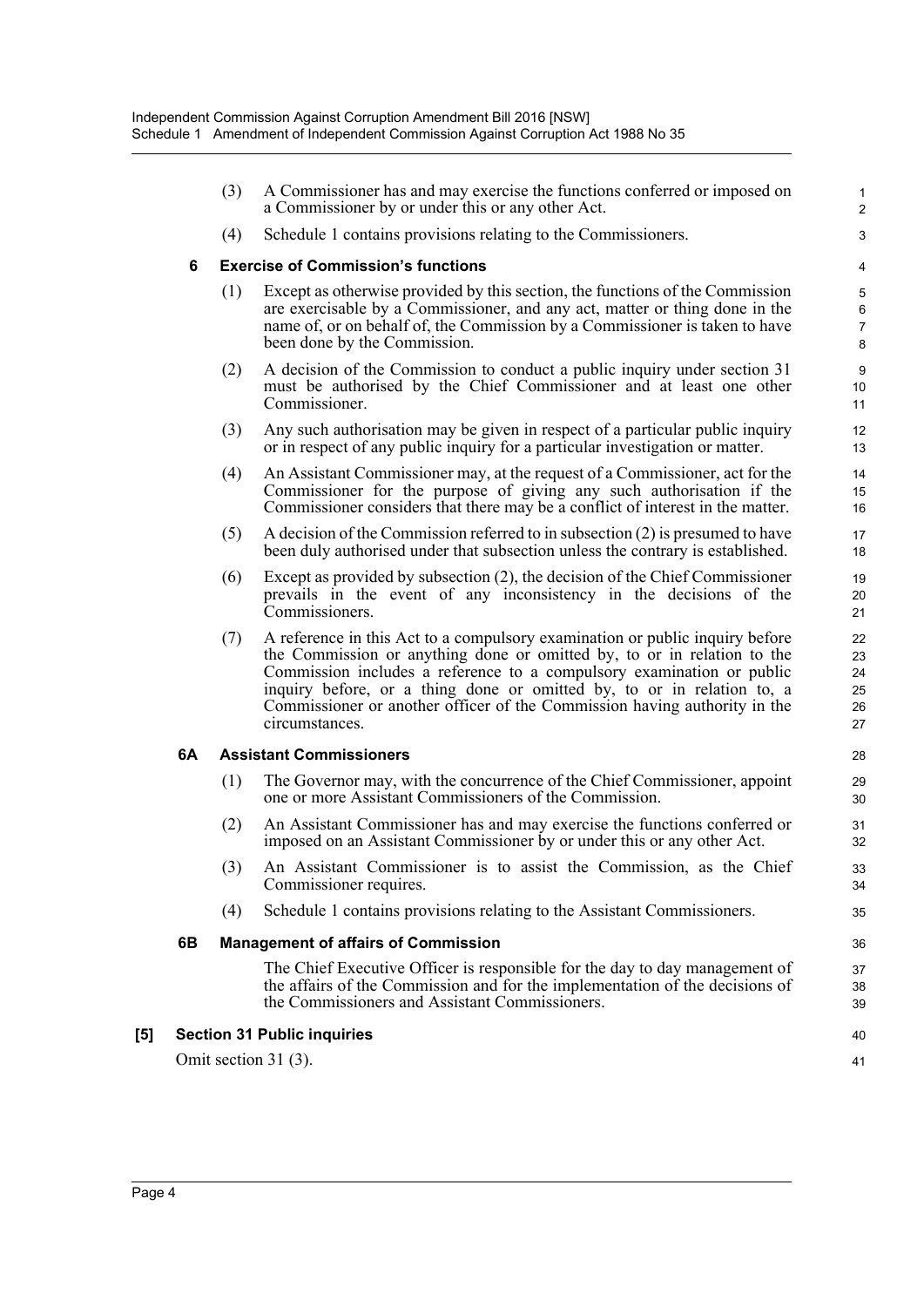| [6]                                                                                                                                                                                                                                                                                                                                                                                                                                                                                                    |     | <b>Section 31B</b> |                                                                                                                                                                                                                                                                                                           | 1                        |
|--------------------------------------------------------------------------------------------------------------------------------------------------------------------------------------------------------------------------------------------------------------------------------------------------------------------------------------------------------------------------------------------------------------------------------------------------------------------------------------------------------|-----|--------------------|-----------------------------------------------------------------------------------------------------------------------------------------------------------------------------------------------------------------------------------------------------------------------------------------------------------|--------------------------|
|                                                                                                                                                                                                                                                                                                                                                                                                                                                                                                        |     |                    | Insert after section 31A:                                                                                                                                                                                                                                                                                 | $\overline{\mathbf{c}}$  |
|                                                                                                                                                                                                                                                                                                                                                                                                                                                                                                        | 31B |                    | Procedural guidelines relating to public inquiries                                                                                                                                                                                                                                                        | 3                        |
|                                                                                                                                                                                                                                                                                                                                                                                                                                                                                                        |     | (1)                | The Commissioners are to issue guidelines relating to the conduct of public<br>inquiries of the Commission to members of staff of the Commission and<br>counsel appointed under section 106 to assist the Commission.                                                                                     | 4<br>$\overline{5}$<br>6 |
|                                                                                                                                                                                                                                                                                                                                                                                                                                                                                                        |     | (2)                | The guidelines are to provide guidance on the following aspects of the conduct<br>of public inquiries:                                                                                                                                                                                                    | $\overline{7}$<br>8      |
|                                                                                                                                                                                                                                                                                                                                                                                                                                                                                                        |     |                    | the investigation of evidence that might exculpate affected persons,<br>(a)                                                                                                                                                                                                                               | 9                        |
|                                                                                                                                                                                                                                                                                                                                                                                                                                                                                                        |     |                    | the disclosure of exculpatory and other relevant evidence to affected<br>(b)<br>persons,                                                                                                                                                                                                                  | 10<br>11                 |
|                                                                                                                                                                                                                                                                                                                                                                                                                                                                                                        |     |                    | the opportunity to cross-examine witnesses as to their credibility,<br>(c)                                                                                                                                                                                                                                | 12                       |
|                                                                                                                                                                                                                                                                                                                                                                                                                                                                                                        |     |                    | (d)<br>providing affected persons and other witnesses with access to relevant<br>documents and a reasonable time to prepare before giving evidence,                                                                                                                                                       | 13<br>14                 |
|                                                                                                                                                                                                                                                                                                                                                                                                                                                                                                        |     |                    | any other matter the Commission considers necessary to ensure<br>(e)<br>procedural fairness.                                                                                                                                                                                                              | 15<br>16                 |
|                                                                                                                                                                                                                                                                                                                                                                                                                                                                                                        |     | (3)                | The Commission is to arrange for the guidelines to be tabled in both Houses<br>of Parliament and to be published on a website maintained by the Commission.                                                                                                                                               | 17<br>18                 |
|                                                                                                                                                                                                                                                                                                                                                                                                                                                                                                        |     | (4)                | In this section:                                                                                                                                                                                                                                                                                          | 19                       |
|                                                                                                                                                                                                                                                                                                                                                                                                                                                                                                        |     |                    | <i>affected person</i> means a person against whom substantial allegations have<br>been made in the course of or in connection with the public inquiry concerned.                                                                                                                                         | 20<br>21                 |
| $[7] \centering% \includegraphics[width=1\textwidth]{images/TransY.pdf} \caption{The first two different values of $d=3$ and $d=4$ (left) and $d=5$ (right) and $d=6$ (right) and $d=6$ (right) and $d=6$ (right) and $d=6$ (right) and $d=6$ (right) and $d=6$ (right) and $d=6$ (right) and $d=6$ (right) and $d=6$ (right) and $d=6$ (right) and $d=6$ (right) and $d=6$ (right) and $d=6$ (right) and $d=6$ (right) and $d=6$ (right) and $d=6$ (right) and $d=6$ (right) and $d=6$ (right) and $$ |     |                    | Sections 48B and 50 (except in the reference to the Commissioner of Police)                                                                                                                                                                                                                               | 22                       |
|                                                                                                                                                                                                                                                                                                                                                                                                                                                                                                        |     |                    | Omit "the Commissioner" wherever occurring. Insert instead "the Commission".                                                                                                                                                                                                                              | 23                       |
| [8]                                                                                                                                                                                                                                                                                                                                                                                                                                                                                                    |     | <b>Section 52A</b> |                                                                                                                                                                                                                                                                                                           | 24                       |
|                                                                                                                                                                                                                                                                                                                                                                                                                                                                                                        |     |                    | Insert after section 52:                                                                                                                                                                                                                                                                                  | 25                       |
|                                                                                                                                                                                                                                                                                                                                                                                                                                                                                                        | 52A |                    | Investigative powers exercisable after completion of Commission's<br>investigations for purposes of prosecutions                                                                                                                                                                                          | 26<br>27                 |
|                                                                                                                                                                                                                                                                                                                                                                                                                                                                                                        |     | (1)                | This section applies to the function of the Commission under section 14 of<br>gathering and assembling evidence that may be admissible in the prosecution<br>of a person for a criminal offence and of furnishing that evidence to the<br>Director of Public Prosecutions or to the Electoral Commission. | 28<br>29<br>30<br>31     |
|                                                                                                                                                                                                                                                                                                                                                                                                                                                                                                        |     | (2)                | The powers under sections $21, 22, 23$ and 40 may be exercised for the purposes<br>of that function after the completion of the Commission's investigations into<br>a matter if the Director of Public Prosecutions or the Electoral Commission<br>requests the Commission to do so.                      | 32<br>33<br>34<br>35     |
| [9]                                                                                                                                                                                                                                                                                                                                                                                                                                                                                                    |     | Inspector          | Section 64A Power to veto proposed appointment of a Commissioner or the                                                                                                                                                                                                                                   | 36<br>37                 |
|                                                                                                                                                                                                                                                                                                                                                                                                                                                                                                        |     |                    | Omit "as Commissioner" from section 64A (1). Insert instead "as a Commissioner".                                                                                                                                                                                                                          | 38                       |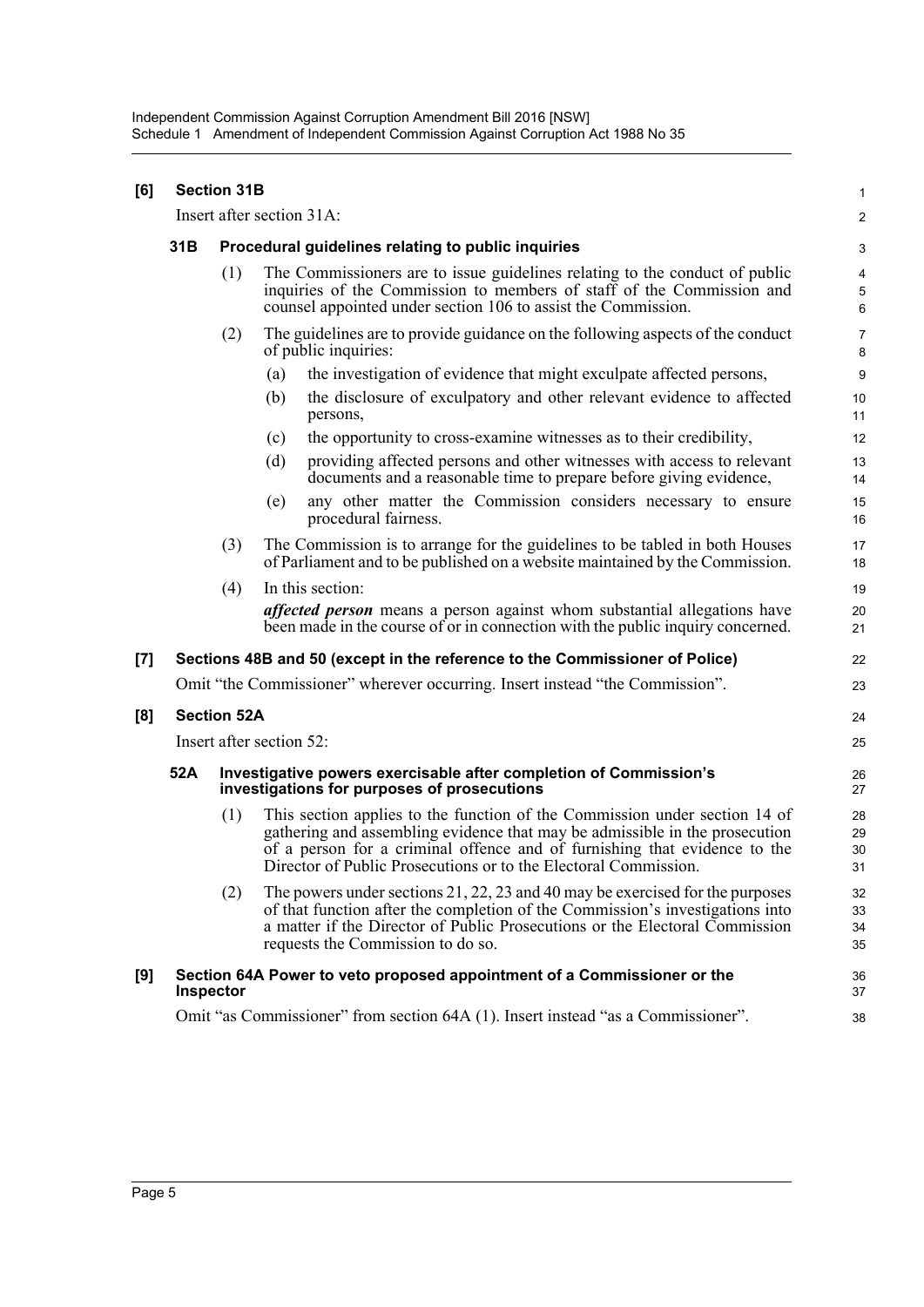| [10]   |     | <b>Section 79A</b>                                                                     |     |                                                                                                                                                                                                                                  | $\mathbf{1}$                       |
|--------|-----|----------------------------------------------------------------------------------------|-----|----------------------------------------------------------------------------------------------------------------------------------------------------------------------------------------------------------------------------------|------------------------------------|
|        |     | Insert after section 79:                                                               |     |                                                                                                                                                                                                                                  | $\overline{\mathbf{c}}$            |
|        | 79A | Right of response to reports of Commission or Inspector containing adverse<br>findings |     |                                                                                                                                                                                                                                  | $\ensuremath{\mathsf{3}}$<br>4     |
|        |     | (1)                                                                                    |     | The Commission is not authorised to include an adverse finding against a<br>person in a report under section 74 unless:                                                                                                          | $\mathbf 5$<br>6                   |
|        |     |                                                                                        | (a) | the Commission has first given the person a reasonable opportunity to<br>respond to the proposed adverse finding, and                                                                                                            | $\overline{7}$<br>8                |
|        |     |                                                                                        | (b) | the Commission includes in the report a summary of the substance of<br>the person's response that disputes the adverse finding if the person<br>requests the Commission to do so within the time specified by the<br>Commission. | $\boldsymbol{9}$<br>10<br>11<br>12 |
|        |     | (2)                                                                                    |     | The Commission must not include in the report any information in the<br>person's response that would identify any person who is not the subject of an<br>adverse finding, unless the Commission:                                 | 13<br>14<br>15                     |
|        |     |                                                                                        | (a) | is satisfied that it is necessary to do so in the public interest, and                                                                                                                                                           | 16                                 |
|        |     |                                                                                        | (b) | is satisfied that doing so will not cause unreasonable damage to the<br>reputation, safety or well-being of a person who is not the subject of an<br>adverse finding, and                                                        | 17<br>18<br>19                     |
|        |     |                                                                                        | (c) | includes in the report a statement that the person identified is not the<br>subject of any adverse finding.                                                                                                                      | 20<br>21                           |
|        |     | (3)                                                                                    |     | This section applies to the Inspector in the same way as it applies to the<br>Commission, and for that purpose a reference in this section to:                                                                                   | 22<br>23                           |
|        |     |                                                                                        | (a) | a report under section 74 is a reference to a report under section 57B or<br>this Part, and                                                                                                                                      | 24<br>25                           |
|        |     |                                                                                        | (b) | an adverse finding against a person includes a reference to an adverse<br>finding against the Commission or an officer of the Commission.                                                                                        | 26<br>27                           |
|        |     | (4)                                                                                    |     | In this section:                                                                                                                                                                                                                 | 28                                 |
|        |     |                                                                                        |     | <i>adverse finding</i> includes an adverse opinion.                                                                                                                                                                              | 29                                 |
| $[11]$ |     |                                                                                        |     | Section 103 Provisions relating to Commissioner and Assistant Commissioners                                                                                                                                                      | 30                                 |
|        |     | Omit the section.                                                                      |     |                                                                                                                                                                                                                                  | 31                                 |
| $[12]$ |     |                                                                                        |     | Section 104 Appointment of Chief Executive Officer and other staff                                                                                                                                                               | 32                                 |
|        |     |                                                                                        |     | Omit section 104 (1). Insert instead:                                                                                                                                                                                            | 33                                 |
|        |     | (1)                                                                                    |     | The Chief Commissioner may appoint a Chief Executive Officer and such<br>other staff of the Commission as may be necessary to enable the Commission<br>to exercise its functions.                                                | 34<br>35<br>36                     |
|        |     | (1A)                                                                                   |     | The Chief Commissioner is to consult the other Commissioners about the<br>proposed appointment of a Chief Executive Officer.                                                                                                     | 37<br>38                           |
| [13]   |     |                                                                                        |     | Section 104 (3) (a), (6), (7), (8) and (9)                                                                                                                                                                                       | 39                                 |
|        |     |                                                                                        |     | Omit "Commissioner" wherever occurring. Insert instead "Chief Commissioner".                                                                                                                                                     | 40                                 |
| $[14]$ |     | Section 104 (3) (b)                                                                    |     |                                                                                                                                                                                                                                  | 41                                 |
|        |     |                                                                                        |     | Omit "Commissioner". Insert instead "Commissioners".                                                                                                                                                                             | 42                                 |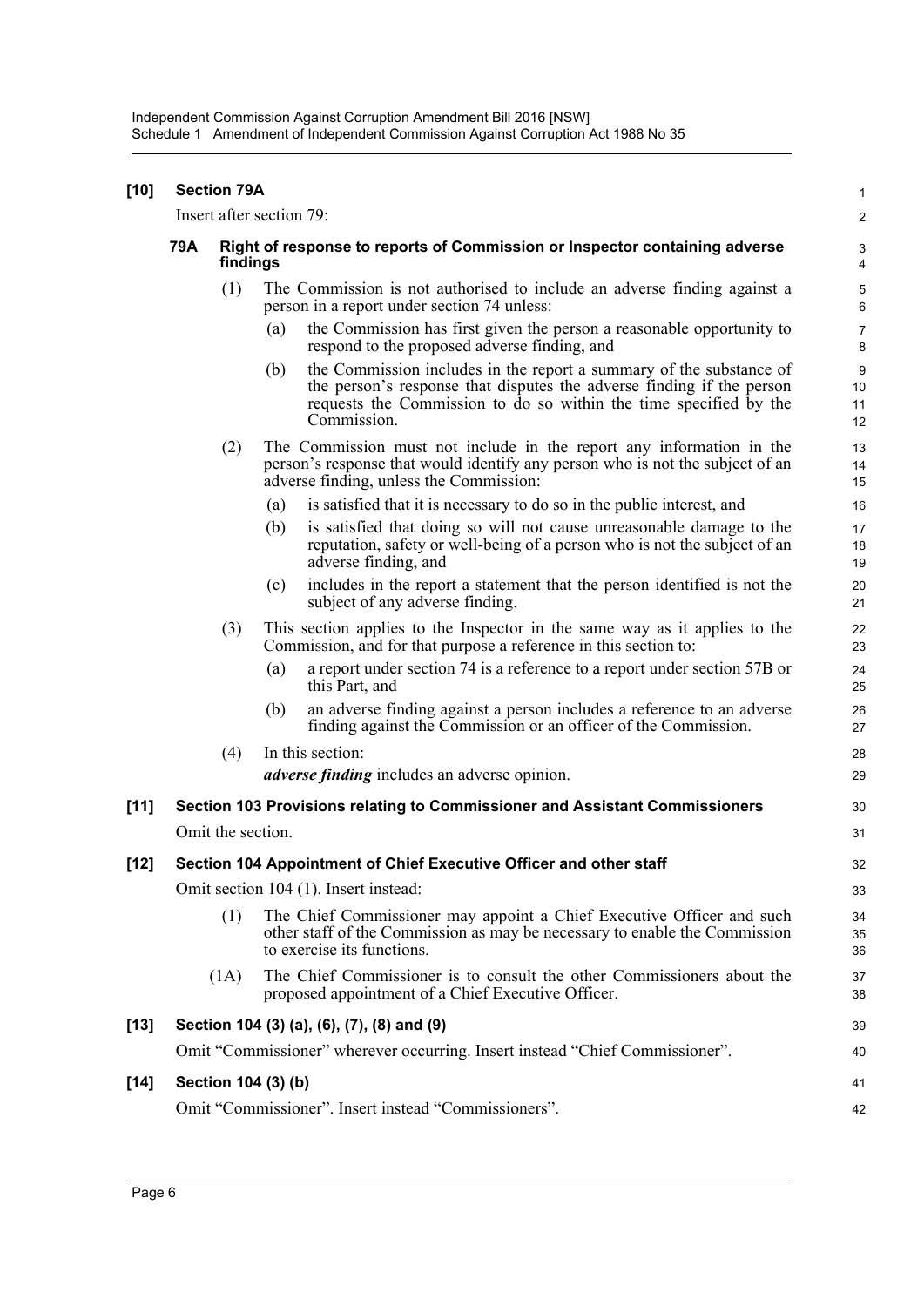| $[15]$ | <b>Section 104 (5)</b> |                                                                                                                                                                                                                                                                 | 1                       |
|--------|------------------------|-----------------------------------------------------------------------------------------------------------------------------------------------------------------------------------------------------------------------------------------------------------------|-------------------------|
|        |                        | Omit the subsection. Insert instead:                                                                                                                                                                                                                            | $\overline{\mathbf{c}}$ |
|        | (5)                    | The Chief Executive Officer is to be appointed for a term not exceeding<br>7 years, but is eligible for re-appointment.                                                                                                                                         | 3<br>4                  |
| $[16]$ |                        | Section 104A Arrangements for use of services of other staff                                                                                                                                                                                                    | 5                       |
|        |                        | Omit "Commissioner" from section 104A (4). Insert instead "Commissioners".                                                                                                                                                                                      | 6                       |
| $[17]$ |                        | <b>Section 107 Delegation</b>                                                                                                                                                                                                                                   | 7                       |
|        |                        | Omit section 107 (1) and (2). Insert instead:                                                                                                                                                                                                                   | 8                       |
|        | (1)                    | The Chief Commissioner may delegate any function of the Commission to an<br>Assistant Commissioner or an officer of the Commission.                                                                                                                             | 9<br>10                 |
|        | (2)                    | A Commissioner may delegate any of his or her functions to an Assistant<br>Commissioner or an officer of the Commission (other than the authorisation<br>of a decision of the Commission under section $6(2)$ or the issue of guidelines<br>under section 31B). | 11<br>12<br>13<br>14    |
| $[18]$ |                        | Section 112 Restriction on publication of evidence                                                                                                                                                                                                              | 15                      |
|        |                        | Insert after section $112$ (1A):                                                                                                                                                                                                                                | 16                      |
|        | (1B)                   | A direction under this section does not apply to:                                                                                                                                                                                                               | 17                      |
|        |                        | the making of a complaint to the Inspector or the disclosure of<br>(a)<br>information, documents or other things to the Inspector, or                                                                                                                           | 18<br>19                |
|        |                        | the disclosure of information, documents or other things by a law<br>(b)<br>enforcement officer to the Director of Public Prosecutions in<br>accordance with the duty of disclosure under section 15A of the<br>Director of Public Prosecutions Act 1986.       | 20<br>21<br>22<br>23    |
| $[19]$ | <b>Schedule 1</b>      |                                                                                                                                                                                                                                                                 | 24                      |
|        |                        | Omit the Schedule. Insert instead:                                                                                                                                                                                                                              | 25                      |
|        | <b>Schedule 1</b>      | Provisions relating to Chief or other<br><b>Commissioners and Assistant</b><br><b>Commissioners</b>                                                                                                                                                             | 26<br>27<br>28          |
|        |                        | (Sections $5(4)$ and $6A(4)$ )                                                                                                                                                                                                                                  | 29                      |
|        | 1                      | <b>Eligibility for appointment</b>                                                                                                                                                                                                                              | 30                      |
|        | (1)                    | A person is not eligible to be appointed as a Commissioner or as an Assistant<br>Commissioner, or to act in that office, unless the person is qualified to be<br>appointed as or has been:                                                                      | 31<br>32<br>33          |
|        |                        | (a)<br>a Judge of the Supreme Court of New South Wales or of another State<br>or Territory, or                                                                                                                                                                  | 34<br>35                |
|        |                        | a Judge of the Federal Court of Australia, or<br>(b)                                                                                                                                                                                                            | 36                      |
|        |                        | a Justice of the High Court of Australia.<br>(c)                                                                                                                                                                                                                | 37                      |
|        | (2)                    | A person is not eligible to be appointed as a Commissioner or as an Assistant<br>Commissioner, or to act in that office, if the person is:                                                                                                                      | 38<br>39                |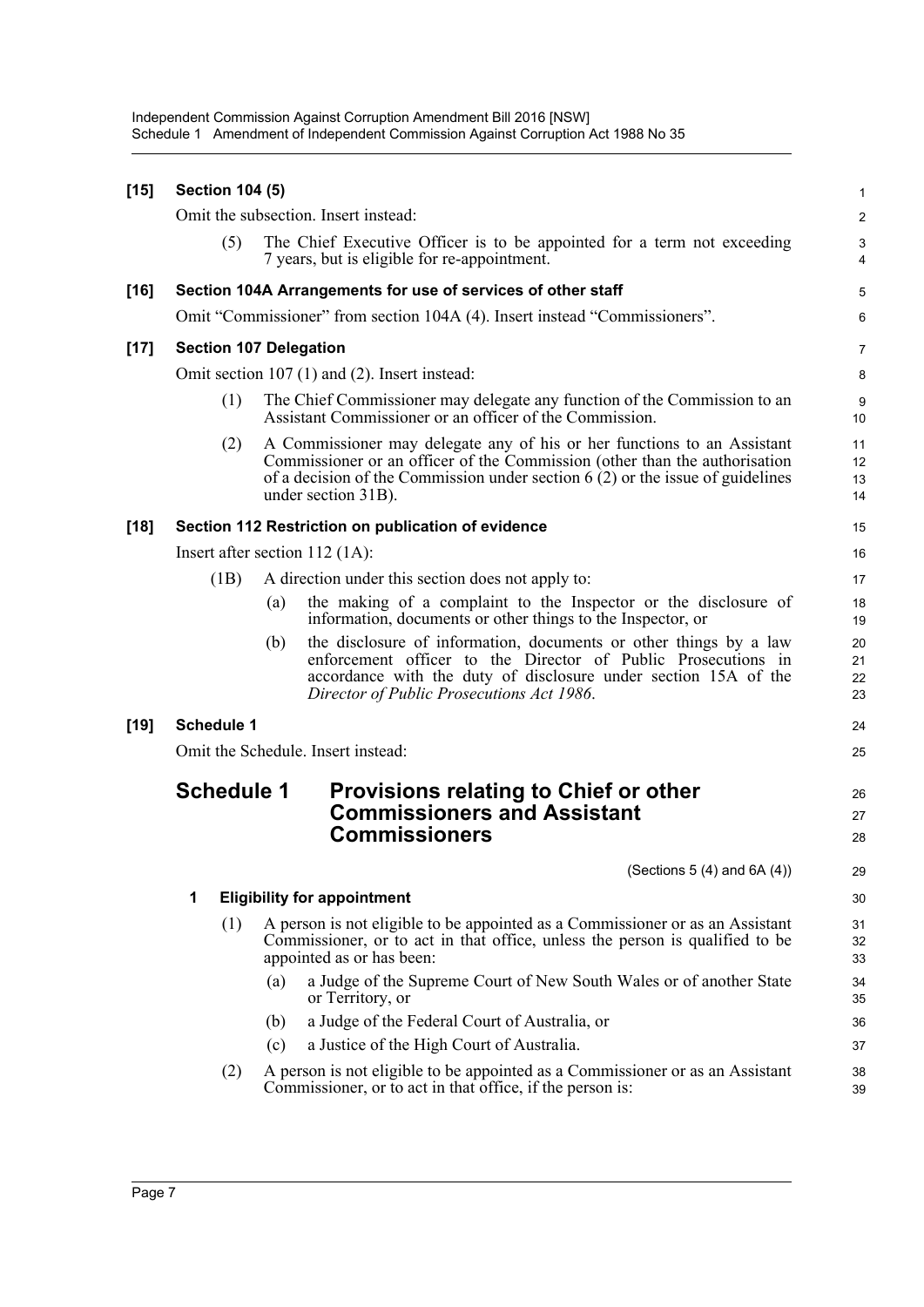|   |     | (a)                     | a member of the Legislative Council or of the Legislative Assembly or<br>is a member of a House of Parliament or legislature of another State or                                                                                                                                                                                                                                       | $\mathbf{1}$<br>$\overline{c}$     |
|---|-----|-------------------------|----------------------------------------------------------------------------------------------------------------------------------------------------------------------------------------------------------------------------------------------------------------------------------------------------------------------------------------------------------------------------------------|------------------------------------|
|   |     |                         | Territory or of the Commonwealth, or                                                                                                                                                                                                                                                                                                                                                   | 3                                  |
|   |     | (b)                     | the holder of any judicial office of the State or elsewhere in Australia.                                                                                                                                                                                                                                                                                                              | 4                                  |
| 2 |     |                         | Veto of proposed appointment as Commissioner                                                                                                                                                                                                                                                                                                                                           | 5                                  |
|   | (1) |                         | A person is not to be appointed as a Commissioner until:                                                                                                                                                                                                                                                                                                                               | 6                                  |
|   |     | (a)                     | a proposal that the person be appointed has been referred to the Joint<br>Committee under section 64A, and                                                                                                                                                                                                                                                                             | $\overline{7}$<br>8                |
|   |     | (b)                     | either the period that the Joint Committee has under that section to veto<br>the proposed appointment has ended without the Committee having<br>vetoed the proposed appointment or the Committee notifies the Minister<br>that it has decided not to veto the proposed appointment.                                                                                                    | $\boldsymbol{9}$<br>10<br>11<br>12 |
|   | (2) |                         | A person may be proposed for appointment on more than one occasion.                                                                                                                                                                                                                                                                                                                    | 13                                 |
|   | (3) |                         | In this clause and section 64A, <i>appointment</i> includes re-appointment.                                                                                                                                                                                                                                                                                                            | 14                                 |
| 3 |     |                         | <b>Acting Commissioner or Assistant Commissioner</b>                                                                                                                                                                                                                                                                                                                                   | 15                                 |
|   | (1) |                         | The Governor may, from time to time, appoint a person to act in the office of<br>a Commissioner or an Assistant Commissioner during the illness or absence<br>of the Commissioner or Assistant Commissioner, and the person, while so<br>acting, has all the functions of the Commissioner or Assistant Commissioner<br>and is taken to be the Commissioner or Assistant Commissioner. | 16<br>17<br>18<br>19<br>20         |
|   | (2) |                         | The Governor may, at any time, remove a person from the office to which the<br>person was appointed under this clause.                                                                                                                                                                                                                                                                 | 21<br>22                           |
|   | (3) |                         | A person while acting under this clause is entitled to be paid such<br>remuneration (including travelling and subsistence allowances) as the<br>Governor may from time to time determine.                                                                                                                                                                                              | 23<br>24<br>25                     |
|   | (4) |                         | For the purposes of this clause:                                                                                                                                                                                                                                                                                                                                                       | 26                                 |
|   |     | (a)                     | a vacancy in the office of a Commissioner or an Assistant<br>Commissioner is to be regarded as an absence from office of a<br>Commissioner or Assistant Commissioner, and                                                                                                                                                                                                              | 27<br>28<br>29                     |
|   |     | (b)                     | an Assistant Commissioner is to be regarded as absent from office as an<br>Assistant Commissioner during any period when the Assistant<br>Commissioner acts in the office of a Commissioner pursuant to an<br>appointment under this clause.                                                                                                                                           | 30<br>31<br>32<br>33               |
| 4 |     | <b>Basis of offices</b> |                                                                                                                                                                                                                                                                                                                                                                                        | 34                                 |
|   | (1) |                         | The office of the Chief Commissioner is a full-time office.                                                                                                                                                                                                                                                                                                                            | 35                                 |
|   | (2) |                         | The office of a Commissioner (other than the Chief Commissioner) is a<br>part-time office.                                                                                                                                                                                                                                                                                             | 36<br>37                           |
|   | (3) |                         | The office of an Assistant Commissioner may be a full-time office or a<br>part-time office, according to the terms of appointment.                                                                                                                                                                                                                                                     | 38<br>39                           |
|   | (4) |                         | The holder of a full-time office referred to in subclause $(1)$ or $(3)$ is required<br>to hold it on that basis, except to the extent permitted by the Governor.                                                                                                                                                                                                                      | 40<br>41                           |
| 5 |     | <b>Terms of office</b>  |                                                                                                                                                                                                                                                                                                                                                                                        | 42                                 |
|   | (1) |                         | Subject to this Schedule, a Commissioner holds office for such term not<br>exceeding 5 years as may be specified in the instrument of appointment, but is<br>eligible (if otherwise qualified) for re-appointment.                                                                                                                                                                     | 43<br>44<br>45                     |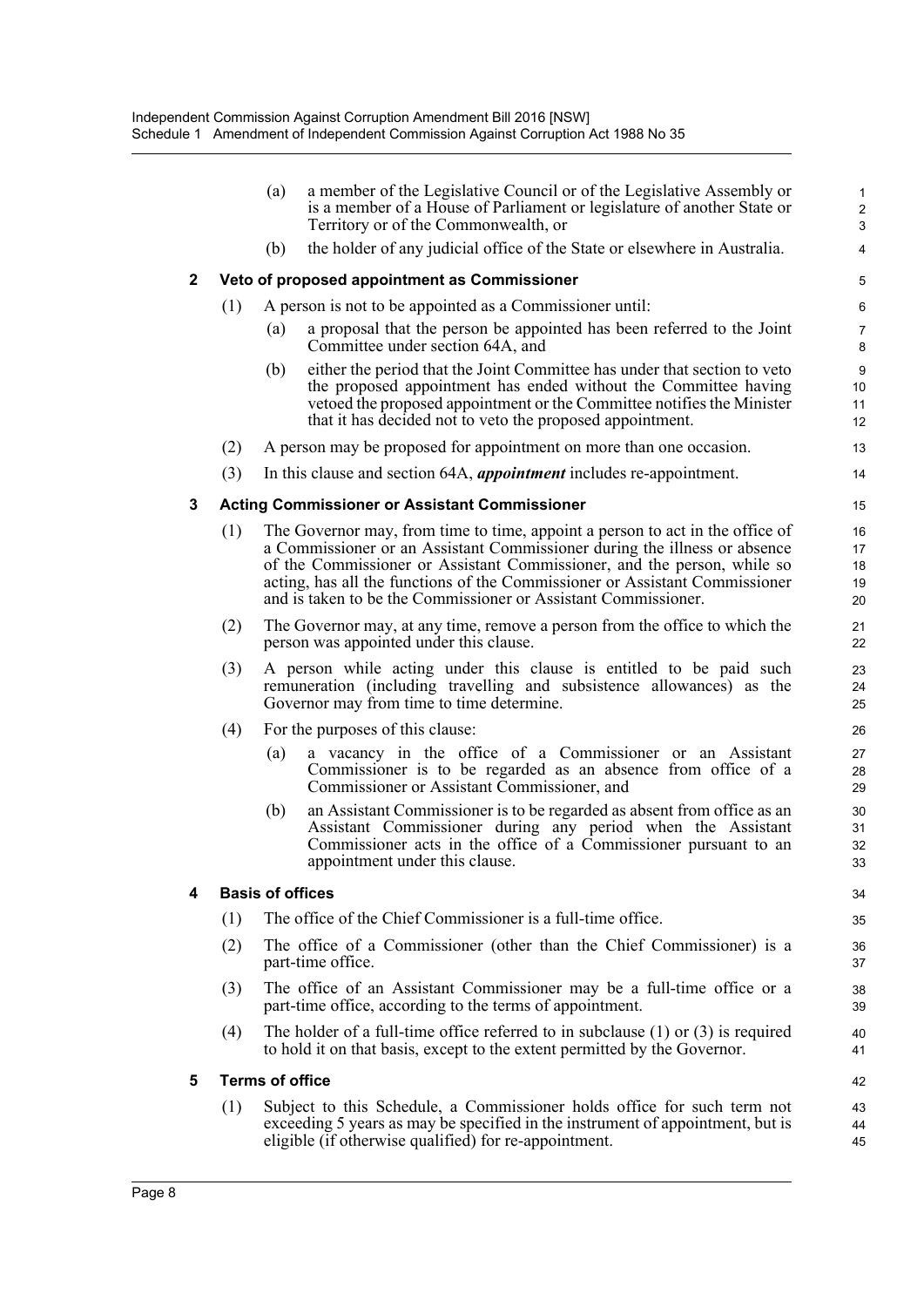(2) A person may not hold the office of a Commissioner for terms totalling more than 5 years.

- (3) Subject to this Schedule, an Assistant Commissioner holds office for such term not exceeding 5 years as may be specified in the instrument of appointment, but is eligible (if otherwise qualified) for re-appointment.
- (4) A person may not hold the office of an Assistant Commissioner for terms totalling more than 5 years.

#### **6 Remuneration**

- (1) A Commissioner or an Assistant Commissioner is entitled to be paid such remuneration (including travelling and subsistence allowances) as may be specified in the instrument of appointment or as may be afterwards determined by the Governor from time to time.
- (2) A determination does not operate so as to reduce the rate at which remuneration is payable during the person's current term of office.
- (3) Remuneration is payable out of the Consolidated Fund, which is accordingly appropriated to the necessary extent.
- (4) The Minister may seek the advice of the Statutory and Other Offices Remuneration Tribunal as to appropriate rates of remuneration for Commissioners and Assistant Commissioners.

### **7 Vacancy in office**

- (1) The office of a Commissioner or an Assistant Commissioner becomes vacant if the holder:
	- (a) dies, or
	- (b) completes a term of office and is not re-appointed, or
	- (c) holds office for longer than the relevant period mentioned in clause 5, or
	- (d) resigns the office by instrument in writing addressed to the Governor, or
	- (e) becomes the holder of a judicial office of the State or elsewhere in Australia, or
	- (f) is nominated for election as a member of the Legislative Council or the Legislative Assembly or as a member of a House of Parliament of another State or of the Commonwealth, or
	- (g) becomes bankrupt, applies to take the benefit of any law for the relief of bankrupt or insolvent debtors, compounds with his or her creditors or makes an assignment of his or her remuneration for their benefit, or
	- (h) becomes a mentally incapacitated person, or
	- (i) is convicted in New South Wales of an offence that is punishable by imprisonment for 12 months or more or is convicted elsewhere than in New South Wales of an offence that, if committed in New South Wales, would be an offence so punishable, or
	- (j) is removed from office under subclause (2) or (3).
- (2) A Commissioner may be removed from office by the Governor on the address of both Houses of Parliament.
- (3) The Governor may remove an Assistant Commissioner from office for incapacity, incompetence or misbehaviour.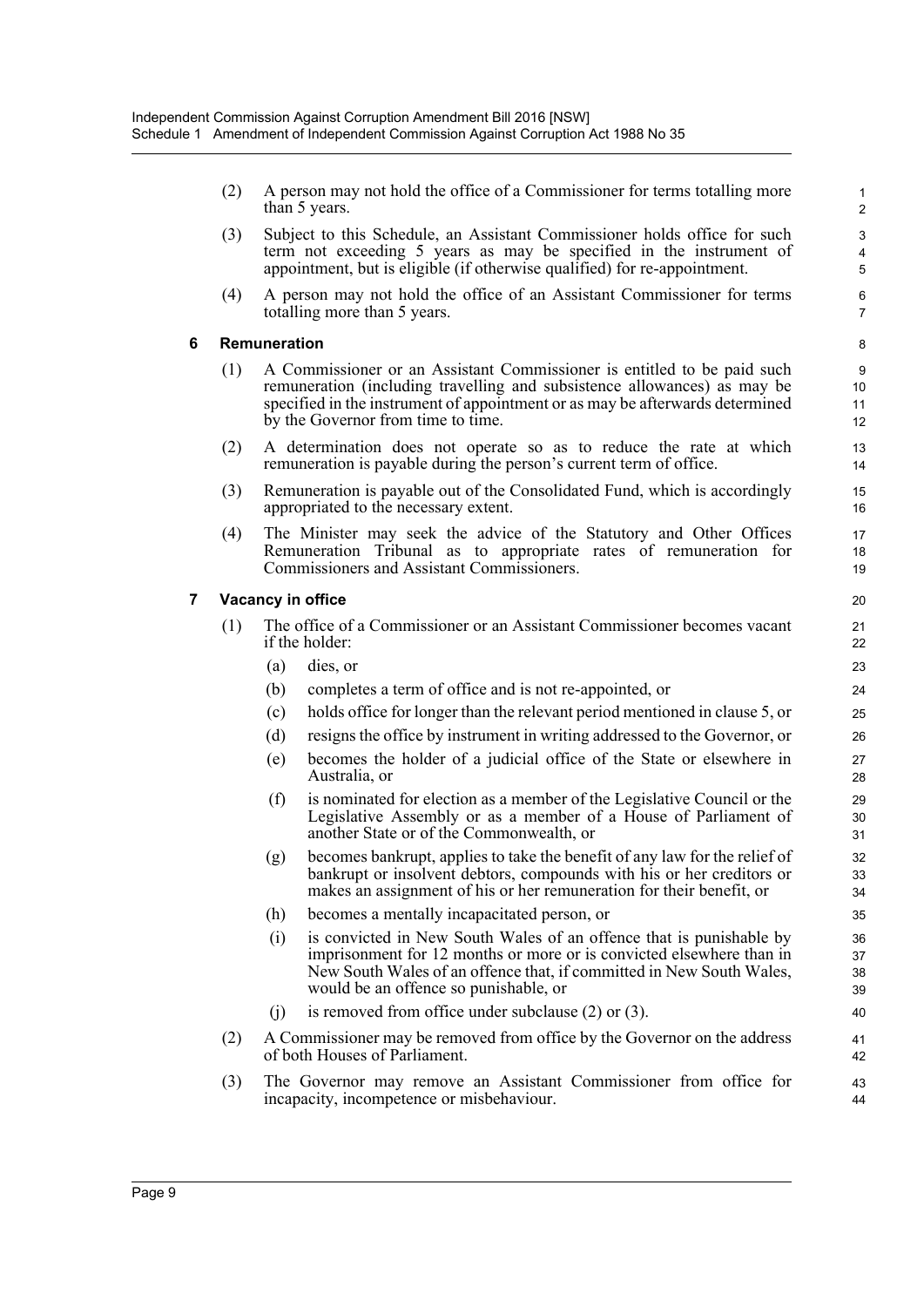|      | 8  |         | <b>Filling of vacancy</b>                                                                                                                                                                                                                                       | $\mathbf{1}$                   |
|------|----|---------|-----------------------------------------------------------------------------------------------------------------------------------------------------------------------------------------------------------------------------------------------------------------|--------------------------------|
|      |    | (1)     | If the office of a Commissioner becomes vacant, a person is, subject to this<br>Act, to be appointed to fill the vacancy.                                                                                                                                       | $\overline{2}$<br>3            |
|      |    | (2)     | If the office of an Assistant Commissioner becomes vacant, a person may,<br>subject to this Act, be appointed to fill the vacancy.                                                                                                                              | 4<br>5                         |
|      | 9  |         | <b>Public Service employment provisions excluded</b>                                                                                                                                                                                                            | 6                              |
|      |    |         | The offices of a Commissioner and Assistant Commissioner are statutory<br>offices and the provisions of the <i>Government Sector Employment Act 2013</i><br>relating to the employment of Public Service employees do not apply to those<br>offices.            | $\overline{7}$<br>8<br>9<br>10 |
| [20] |    |         | Schedule 4 Savings, transitional and other provisions                                                                                                                                                                                                           | 11                             |
|      |    |         | Insert after Part 14:                                                                                                                                                                                                                                           | 12                             |
|      |    | Part 15 | Provisions consequent on enactment of                                                                                                                                                                                                                           | 13                             |
|      |    |         | <b>Independent Commission Against Corruption</b>                                                                                                                                                                                                                | 14                             |
|      |    |         | <b>Amendment Act 2016</b>                                                                                                                                                                                                                                       | 15                             |
|      | 40 |         | <b>Definitions</b>                                                                                                                                                                                                                                              | 16                             |
|      |    |         | In this Part:                                                                                                                                                                                                                                                   | 17                             |
|      |    |         | amending Act means the Independent Commission Against Corruption<br>Amendment Act 2016.                                                                                                                                                                         | 18<br>19                       |
|      |    |         | former Commissioner means the Commissioner for the Commission<br>appointed under section 5 before the substitution of Part 2 of this Act by the<br>amending Act.                                                                                                | 20<br>21<br>22                 |
|      | 41 |         | <b>Amendments relating to Commissioners</b>                                                                                                                                                                                                                     | 23                             |
|      |    | (1)     | The abolition of the office of the former Commissioner as a result of the<br>substitution of Part 2 of this Act by the amending Act does not affect the<br>identity of the Commission.                                                                          | 24<br>25<br>26                 |
|      |    | (2)     | Anything done or omitted to be done by the former Commissioner before the<br>substitution of Part 2 of this Act by the amending Act continues to have effect<br>after that substitution as if it had been done or omitted by the Chief<br>Commissioner.         | 27<br>28<br>29<br>30           |
|      |    | (3)     | A term of office as the former Commissioner is taken to be a term of office as<br>a Commissioner for the purposes of the limitation on the maximum terms of<br>office that a person may hold office as a Commissioner as provided by clause 5<br>of Schedule 1. | 31<br>32<br>33<br>34           |
|      |    | (4)     | A reference in any other Act, statutory instrument or document to the former<br>Commissioner is taken to be a reference to the Chief Commissioner or, if the                                                                                                    | 35<br>36                       |

Commissioner is taken to be a reference to the Chief Commissioner or, if the context or subject-matter so requires, to any Commissioner. **Note.** See also section 5 of the *Independent Commission Against Corruption (Commissioner) Act 1994*.

#### **42 Amendments relating to authorisation by Commissioners of public inquiries**

Section 6 (2), as enacted by the amending Act, does not apply to a public inquiry that was commenced before the enactment of section  $\hat{6}$  (2).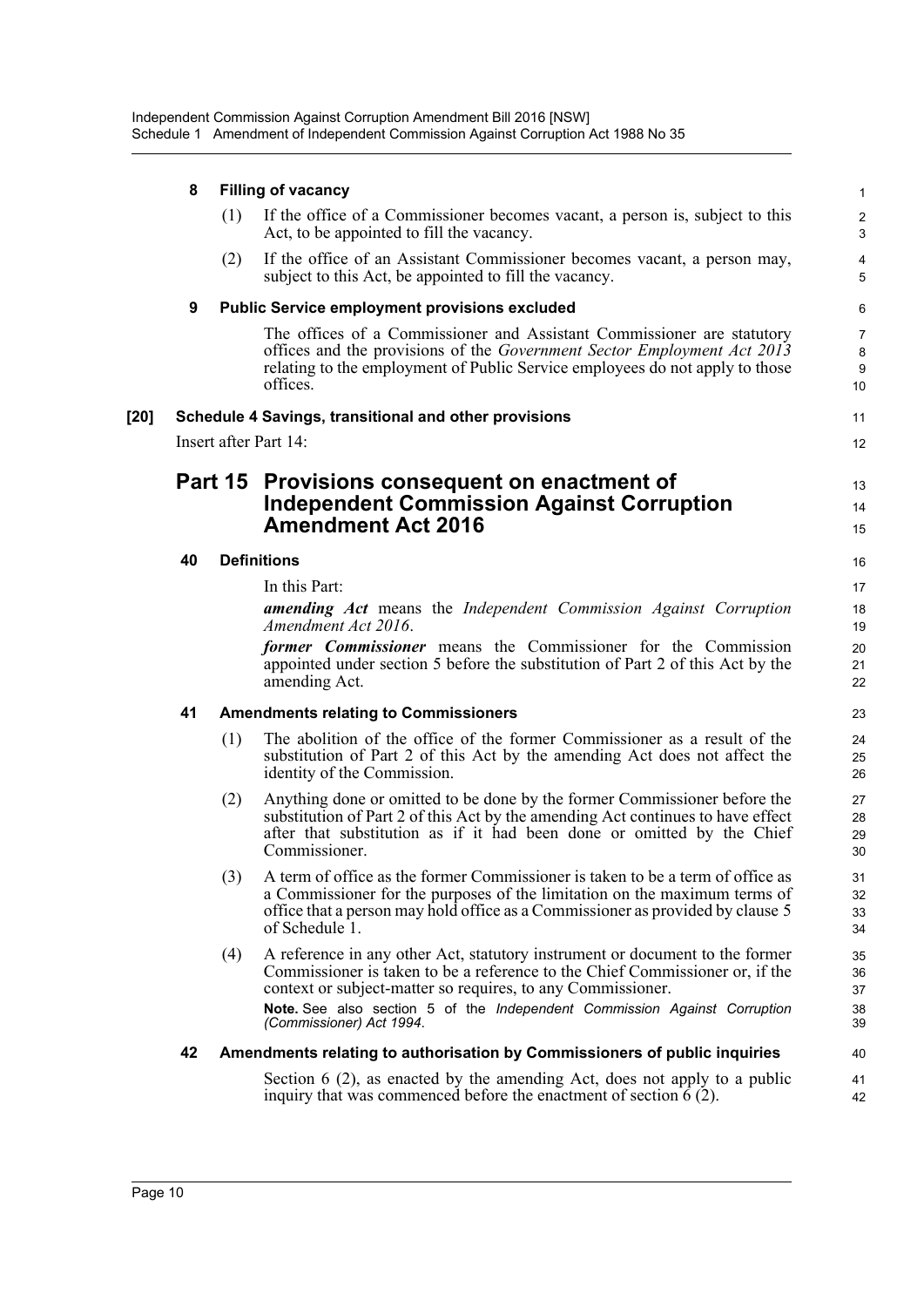### **43 Application of amendment about responding to adverse finding in report**

Section 79A, as inserted by the amending Act, extends to a report relating to an investigation commenced or undertaken before the date of commencement of that section unless the Commission or the Inspector finalised the report before that commencement.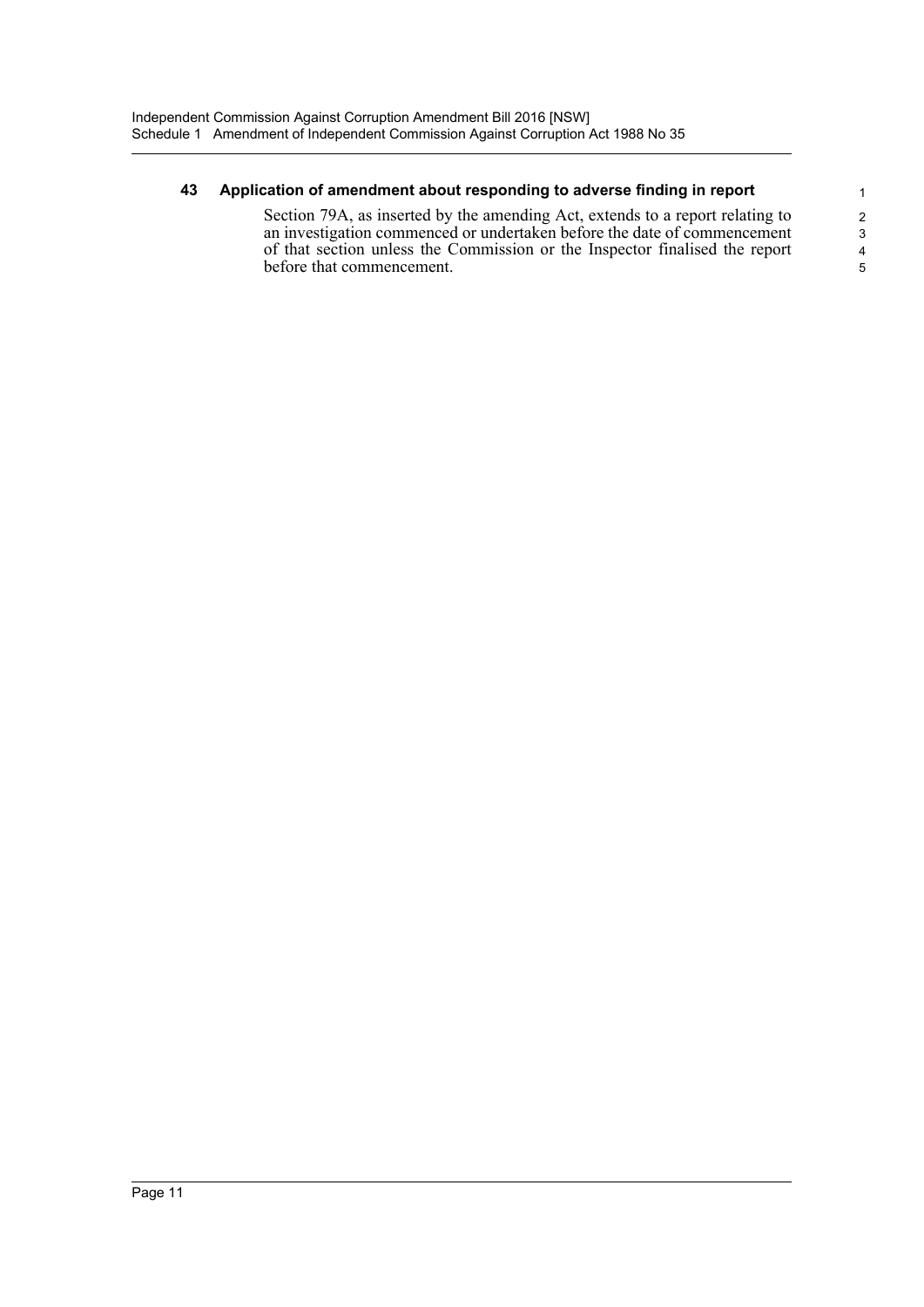## <span id="page-16-0"></span>**Schedule 2 Amendment of Independent Commission Against Corruption (Commissioner) Act 1994 No 61**

1 2

| [1] |   |                   | Section 4 Appointment of Supreme Court Judge as Commissioner                                                                                                                                                                                                                                                                                         | $\mathbf{3}$               |
|-----|---|-------------------|------------------------------------------------------------------------------------------------------------------------------------------------------------------------------------------------------------------------------------------------------------------------------------------------------------------------------------------------------|----------------------------|
|     |   |                   | Omit "Commissioner" wherever occurring (except in section 4 (3) (a) where secondly<br>occurring and section $4(3)(c)$ where firstly occurring).                                                                                                                                                                                                      | 4<br>5                     |
|     |   |                   | Insert instead "a Commissioner".                                                                                                                                                                                                                                                                                                                     | 6                          |
| [2] |   | Section 4 (1) (c) |                                                                                                                                                                                                                                                                                                                                                      | 7                          |
|     |   |                   | Omit "(or, in the case of an appointment that took place before the commencement of this<br>Act, by force of legislation to be subsequently enacted and having that effect)".                                                                                                                                                                        | 8<br>9                     |
| [3] |   | Section 4 (1) (d) |                                                                                                                                                                                                                                                                                                                                                      | 10                         |
|     |   |                   | Omit "(or, in the case of an appointment that took place before the commencement of this<br>Act, to the application of any such legislation)".                                                                                                                                                                                                       | 11<br>12                   |
| [4] |   | Section 4 (3) (a) |                                                                                                                                                                                                                                                                                                                                                      | 13                         |
|     |   |                   | Omit "(including service as Commissioner before the commencement of this Act)".                                                                                                                                                                                                                                                                      | 14                         |
| [5] |   | Section $4(4)(b)$ |                                                                                                                                                                                                                                                                                                                                                      | 15                         |
|     |   |                   | Omit "clause 6 of Schedule 1". Insert instead "clause 7 of Schedule 1".                                                                                                                                                                                                                                                                              | 16                         |
| [6] |   | <b>Section 5</b>  |                                                                                                                                                                                                                                                                                                                                                      | 17                         |
|     |   |                   | Insert after section 4:                                                                                                                                                                                                                                                                                                                              | 18                         |
|     | 5 |                   | Savings provision relating to the Commissioner holding office immediately<br>before commencement of Independent Commission Against Corruption<br><b>Amendment Act 2016</b>                                                                                                                                                                           | 19<br>20<br>21             |
|     |   | (1)               | This section applies to the person who was the Commissioner for the<br>Independent Commission Against Corruption immediately before the<br>abolition of that office as the result of the substitution of Part 2 of the<br>Independent Commission Against Corruption Act 1988 by the Independent<br>Commission Against Corruption Amendment Act 2016. | 22<br>23<br>24<br>25<br>26 |
|     |   | (2)               | Section 4 applies to that person (subject to section $4(4)$ ).                                                                                                                                                                                                                                                                                       | 27                         |
|     |   | (3)               | A reference in section 4 to a person who ceases to hold office as a<br>Commissioner includes a reference to that person ceasing to hold office as the<br>Commissioner following the abolition of that office, unless that person is<br>appointed as a Commissioner with effect immediately after the abolition of<br>that office.                    | 28<br>29<br>30<br>31<br>32 |
|     |   | (4)               | A reference in section 4 to a person's appointment or service as a<br>Commissioner, or to the office of a Commissioner, includes a reference to that<br>person's appointment or service as the Commissioner, or to the office of the<br>Commissioner, before the abolition of that office.                                                           | 33<br>34<br>35<br>36       |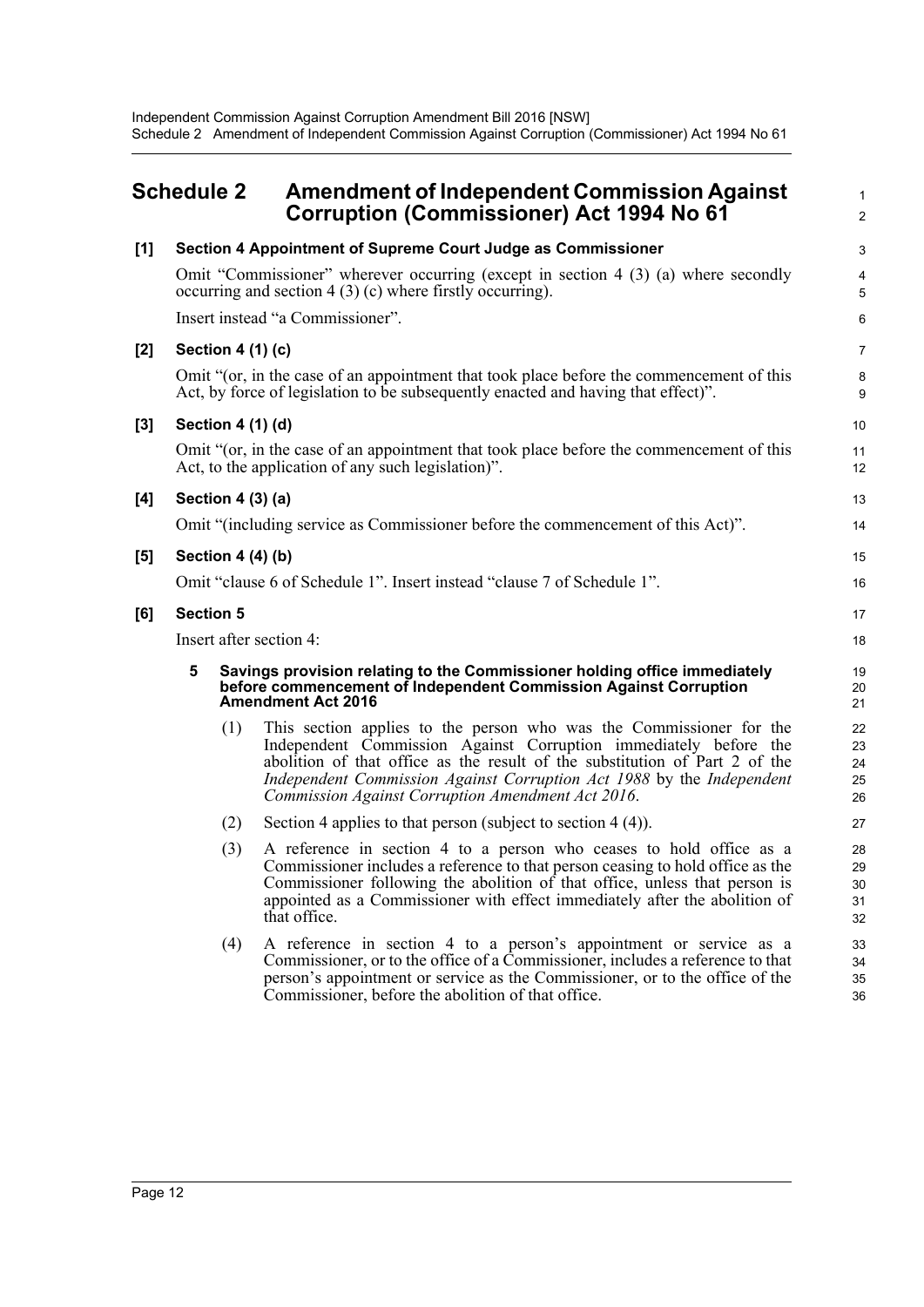<span id="page-17-0"></span>

|       | <b>Schedule 3</b><br><b>Consequential amendment of other Acts and</b><br>instruments                                                                                  | $\mathbf{1}$<br>$\overline{2}$ |
|-------|-----------------------------------------------------------------------------------------------------------------------------------------------------------------------|--------------------------------|
| 3.1   | Crimes Act 1900 No 40                                                                                                                                                 | $\mathsf 3$                    |
|       | Section 60AA Meaning of "law enforcement officer"                                                                                                                     | 4                              |
|       | Omit paragraph (b) of the definition of law enforcement officer. Insert instead:                                                                                      | 5                              |
|       | a Commissioner or Assistant Commissioner of the Independent<br>(b)<br>Commission Against Corruption, or                                                               | 6<br>$\overline{7}$            |
| 3.2   | <b>Criminal Procedure Act 1986 No 209</b>                                                                                                                             | 8                              |
|       | Section 14A Proceedings for offences commenced by officers of ICAC or PIC                                                                                             | 9                              |
|       | Omit "the Commissioner" from the definition of <i>officer of ICAC</i> in section 14A (4).                                                                             | 10                             |
|       | Insert instead "a Commissioner".                                                                                                                                      | 11                             |
| 3.3   | Defamation Act 2005 No 77                                                                                                                                             | 12                             |
|       | Schedule 1 Additional publications to which absolute privilege applies                                                                                                | 13                             |
|       | Omit clause 19 (1) (b). Insert instead:                                                                                                                               | 14                             |
|       | to or by a Commissioner of the Commission as Commissioner, or<br>(b)                                                                                                  | 15                             |
| 3.4   | <b>Financial Transaction Reports Act 1992 No 99</b>                                                                                                                   | 16                             |
| [1]   | Section 6 Further reports of suspect transactions                                                                                                                     | 17                             |
|       | Omit "the Commissioner for" from section $6(1)(c)$ . Insert instead "a Commissioner of".                                                                              | 18                             |
| $[2]$ | <b>Section 10 Secrecy</b>                                                                                                                                             | 19                             |
|       | Omit "the Commissioner for" from section 10 (1) (c). Insert instead "a Commissioner of".                                                                              | 20                             |
| 3.5   | <b>Independent Commission Against Corruption Regulation 2010</b>                                                                                                      | 21                             |
|       | Clauses 3 (1), (definition of "approved"), 4-14, 16 and 17                                                                                                            | 22                             |
|       | Omit "the Commissioner" and "The Commissioner" wherever occurring.                                                                                                    | 23                             |
|       | Insert instead "the Chief Commissioner" and "The Chief Commissioner", respectively.                                                                                   | 24                             |
| 3.6   | Law Enforcement and National Security (Assumed Identities) Act 2010<br><b>No 73</b>                                                                                   | 25<br>26                       |
| [1]   | <b>Section 4 Definitions</b>                                                                                                                                          | 27                             |
|       | Omit "Commissioner for" from paragraph (b) of the definition of <i>chief officer</i> in<br>section $4(1)$ .                                                           | 28<br>29                       |
|       | Insert instead "Chief Commissioner of".                                                                                                                               | 30                             |
| $[2]$ | Section 39 Delegation of chief officer's functions                                                                                                                    | 31                             |
|       | Insert "a Commissioner (not being the Chief Commissioner) or" before "an Assistant" in<br>paragraph (b) of the definition of <b>senior officer</b> in section 39 (4). | 32<br>33                       |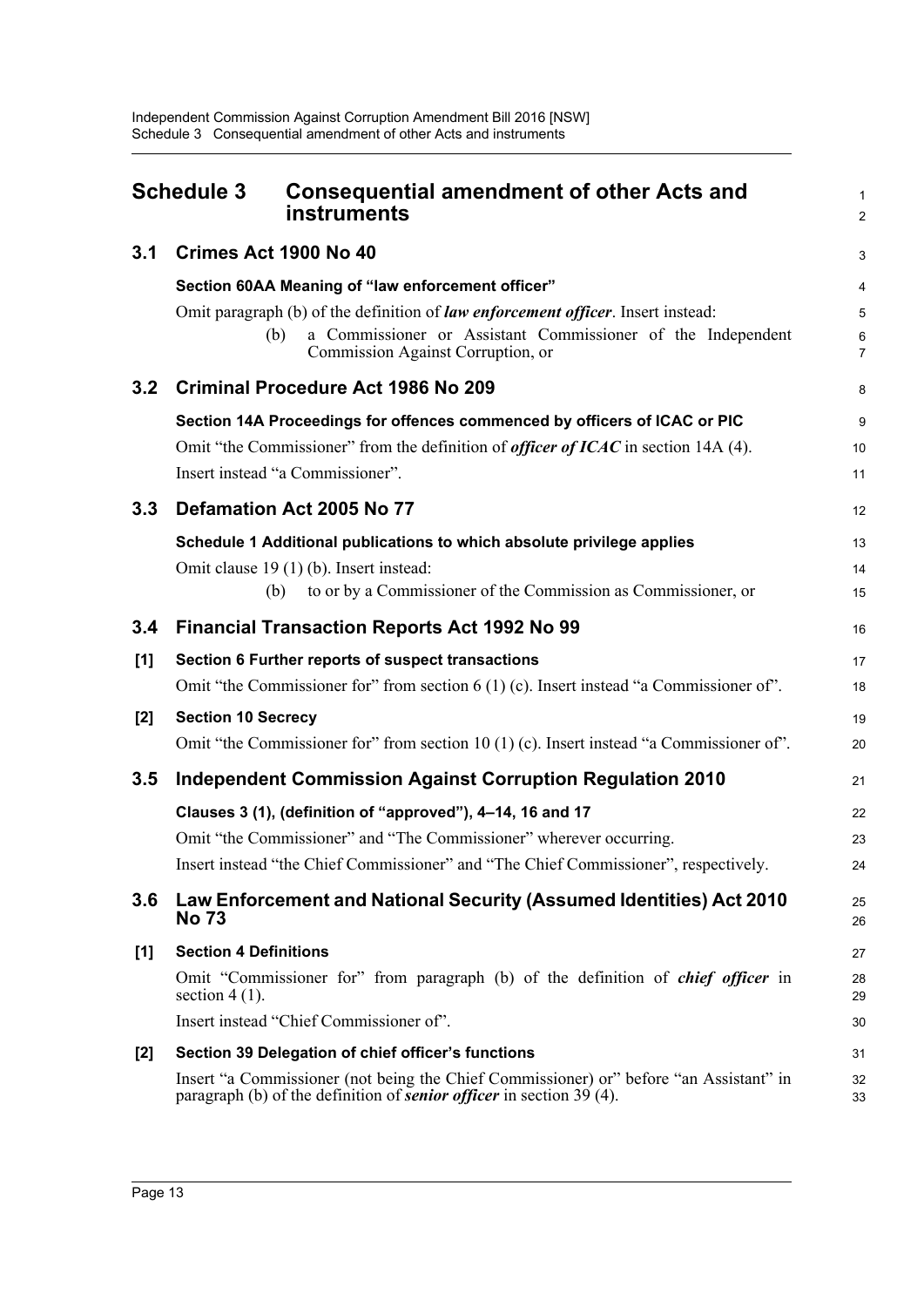| 3.7   | Law Enforcement (Controlled Operations) Act 1997 No 136                                                                  | 1              |
|-------|--------------------------------------------------------------------------------------------------------------------------|----------------|
|       | <b>Section 3 Definitions</b>                                                                                             | $\overline{a}$ |
|       | Omit "Commissioner for" from paragraph (b) of the definition of <i>chief executive officer</i> in<br>section $3(1)$ .    | 3<br>4         |
|       | Insert instead "Chief Commissioner of".                                                                                  | 5              |
| 3.8   | Ombudsman Act 1974 No 68                                                                                                 | 6              |
|       | Schedule 1 Excluded conduct of public authorities                                                                        | 7              |
|       | Omit "the Commissioner" from item 20. Insert instead "a Commissioner".                                                   | 8              |
| 3.9   | <b>Public Finance and Audit Act 1983 No 152</b>                                                                          | 9              |
|       | <b>Schedule 3 Departments</b>                                                                                            | 10             |
|       | Omit "Commissioner for the Commission" in Column 2 opposite "Independent"<br>Commission Against Corruption" in Column 1. | 11<br>12       |
|       | Insert instead "Chief Executive Officer of the Commission".                                                              | 13             |
|       | 3.10 Public Interest Disclosures Act 1994 No 92                                                                          | 14             |
|       | <b>Section 6A Steering Committee</b>                                                                                     | 15             |
|       | Omit "Commissioner for" from section $6A(1)(d)$ . Insert instead "Chief Commissioner of".                                | 16             |
|       | 3.11 Surveillance Devices Act 2007 No 64                                                                                 | 17             |
| [1]   | <b>Section 4 Definitions</b>                                                                                             | 18             |
|       | Omit "Commissioner for" from paragraph (d) of the definition of <i>chief officer</i> in<br>section $4(1)$ .              | 19<br>20       |
|       | Insert instead "Chief Commissioner of".                                                                                  | 21             |
| $[2]$ | Section 4 (1), definition of "senior officer"                                                                            | 22             |
|       | Omit "Commissioner for" from paragraph (c) of the definition.                                                            | 23             |
|       | Insert instead "Chief Commissioner or any other Commissioner of".                                                        | 24             |
|       | 3.12 Telecommunications (Interception and Access) (New South Wales)<br>Act 1987 No 290                                   | 25<br>26       |
| [1]   | <b>Section 3 Definitions</b>                                                                                             | 27             |
|       | Omit "Commissioner" from paragraph (c) (i) of the definition of <i>certifying officer</i> in<br>section $3(1)$ .         | 28<br>29       |
|       | Insert instead "Chief Commissioner or any other Commissioner".                                                           | 30             |